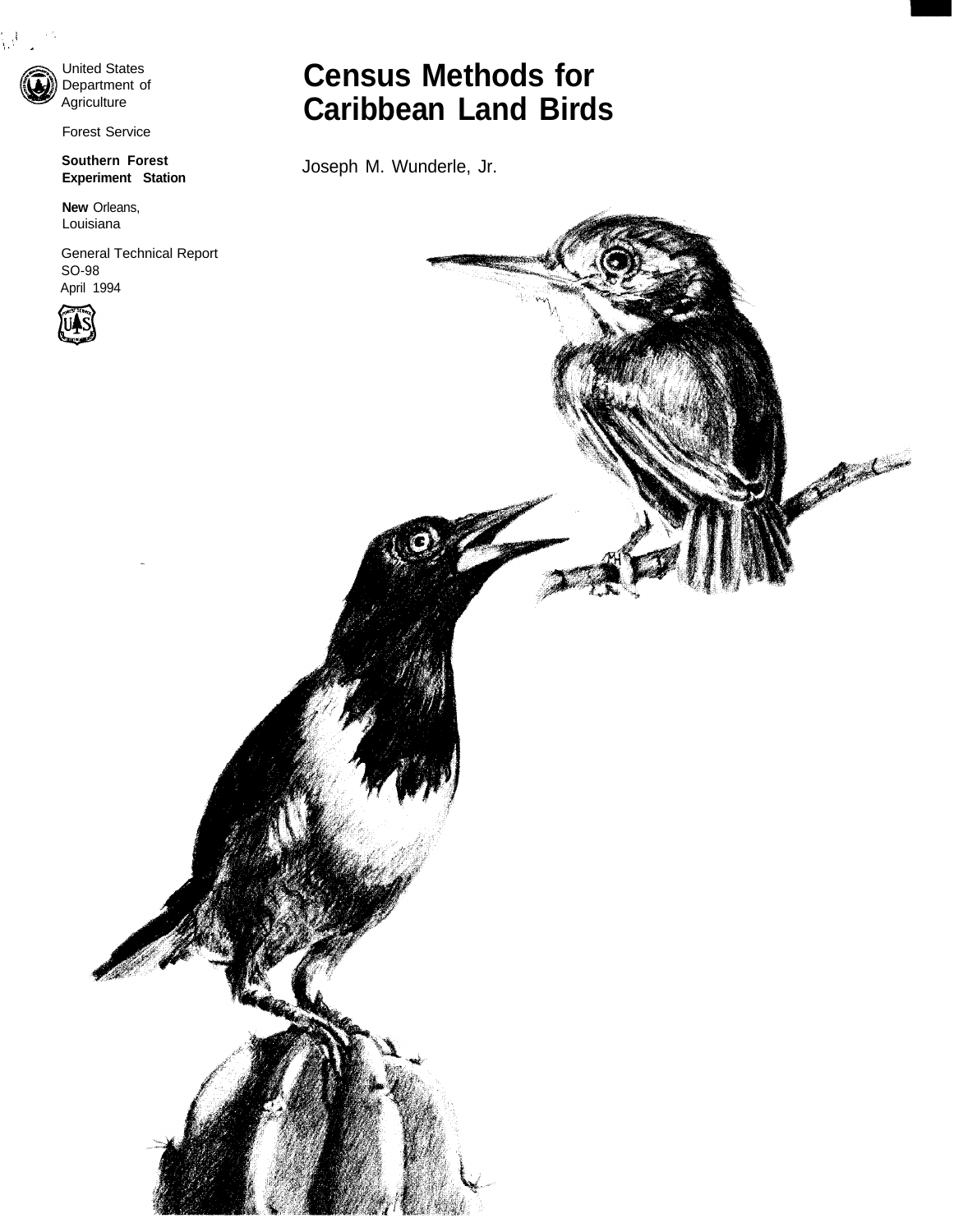#### **SUMMARY**

Different census methods can be used to survey the distribution of a terrestrial bird species or to monitor population changes. The appropriate method depends on whether the objective is simply to document the presence of a species or to quantify its relative abundance, population density, population trends over time, habitat use, survivorship, or the physical condition of individuals. Once the objective is defined, consideration should be given to selecting a study site, the number of sampling units, the time of day, the time of year, and the experience of field personnel. The various census techniques, and their advantages and disadvantages in the Caribbean Islands, discussed in this paper are: point counts without distance estimation, variable-radius point counts, fixed-radius point counts, point counts for parrots, line transects without distance estimates, variable-distance line transects, strip transects, spot mapping, territory mapping of color-banded birds, mist petting, and use of tape-recorded playback to enhance detectability. For most studies of land birds in the Caribbean, the fixed-radius point count method is recommended.

#### **ACKNOWLEDGMENTS**

Wylie C. Barrow, Jr.; Robert W. Colburn; Francisco J. Vilella; Robert B. Waide; and participants in workshops on wildlife census techniques held on St. Lucia and Jamaica provided constructive comments on an early draft of this work. In addition, this work benefitted from the constructive comments of Robert A. Askins, Peter G. H. Evans, John R. Faaborg, Peter Pyle, C. John Ralph, Nigel Varty, and James W. Wiley. Finally, I thank Peter Pyle for his permission to use his previously published figures. Illustrations in figures 4 through 11 were adapted from drawings by S.N.G. Howell published in Pyle and others (1987).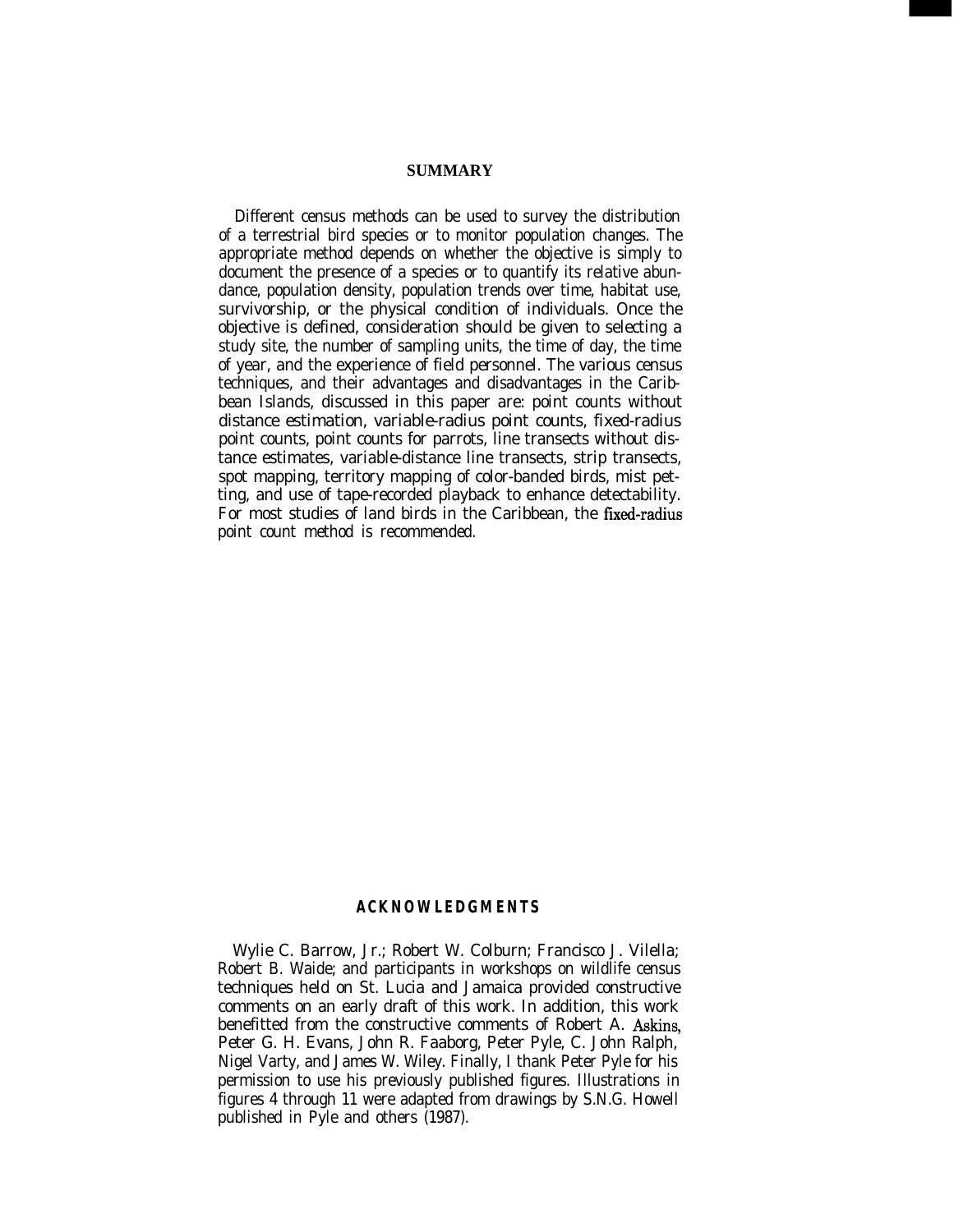# **Census Methods for Caribbean Land Birds**

Joseph M. Wunderle, Jr.

#### **INTRODUCTION**

In the Caribbean Islands, 37 species of resident birds are currently threatened with extinction; 34 of these are terrestrial species (Collar and Andrew 1988). In addition, the Caribbean is visited by thousands of North American migrants each winter, and many of these may be threatened by habitat disturbance on the breeding grounds or on their wintering areas in the Caribbean. In most cases, little or nothing is known of the basic population biology necessary to prevent extinction of these island residents or visitors. Our ignorance frequently includes a lack of essential information on habitat distribution, natural population fluctuations, and population response to a variety of natural and human-caused disturbances. This ignorance could prove tragic to some of the region's threatened species, particularly on islands where human disturbances and frequent natural events, such as droughts and hurricanes, could drastically reduce bird populations. Thus, there is a need to encourage and assist Caribbean biologists in surveying and monitoring bird populations on their islands.

Ornithologists have used a variety of techniques to survey the abundance and distribution of Caribbean bird populations. For example, some surveys have involved observers who remained stationary for a fixedtime interval and counted all birds detected at a point (Cox and Ricklefs 1977, Rivera-Milan 1992, Wunderle 1985) or counted only those birds within a given distance from the observer (Wunderle and others 1992) before proceeding to the next point. In other cases, an observer counted and tallied all birds while walking slowly along a transect line (Lack 1976, Lack and Lack 1973, Lack and others 1973). In some cases, in addition to counting the birds, the observer noted the distance between the birds and the transect (Cruz and Delannoy 1984, Emlen 1977a, Faaborg and Arendt 1985) or counted only the birds within a given distance from the transect line (Vilella and Zwank 1987). Some surveys have involved playing back tape-recordings of songs or other vocalizations of specific secretive species to elicit a response from them in order to document habitat distribution and abundance (Blockstein 1988, Varty

1991, Wunderle 1992). Birds captured in mist nets have also provided an indication of abundance (Diamond 1974, Faaborg and Arendt 1985, Terborgh and Faaborg 1973, Terborgh and others 1978, Wunderle and others 1987). Finally, density estimates (birds per unit area> have been obtained by mapping the positions of unmarked territorial birds (Recher 1970) or by more intensive methods requiring that birds be captured with mist nets and be given unique combinations of color-bands. After banding, the birds are released; then the observer maps their territories (Holmes and others 1989).

In only a few cases have bird populations been monitored for long time periods in the Caribbean. Long-term monitoring with mist nets in the dry forest of Puerto Rico has documented population changes in resident species in relation to rainfall over 9 years (Faaborg and others 1984) and declines in wintering North American migrants over 16 years (Faaborg and Arendt 1991). Christmas bird counts, sponsored by the National Audubon Society headquartered in New York, have been consistently held (for over 15 years in some areas) throughout the Caribbean. Although Christmas counts have numerous weaknesses, they have enabled investigators to detect some general patterns in distribution and abundance (Pashley and Martin 1988). In some instances, monitoring efforts have focused on endangered species such as the Puerto Rican parrot *(Amazona vittatu).* With this species, censuses involving numerous observers situated in widespread lookouts in trees, on ridge tops, or in towers are made at sunrise or sunset as the birds move from or to roost sites (Snyder and others 1987). These systematic parrot counts have been made since 1968 and continue today.

To the uninitiated it appears that a bewildering variety of methods have been used to sample terrestrial bird populations in the Caribbean. Yet, in the examples cited previously, the method used was generally appropriate for the question or questions posed by the investigators. Thus, the selection of a particular sampling method is dependent upon the question of interest to the investigator and the time and resources available to conduct the sampling.

Joseph M. Wunderle, Jr., is a research wildlife biologist at the International Institute of Tropical Forestry, U. S. Department of Agriculture, Forest Service, Rio Piedras, PR 00928-2500. In cooperation with: University of Puerto Rico, Rio Piedras, PR 00936-4984.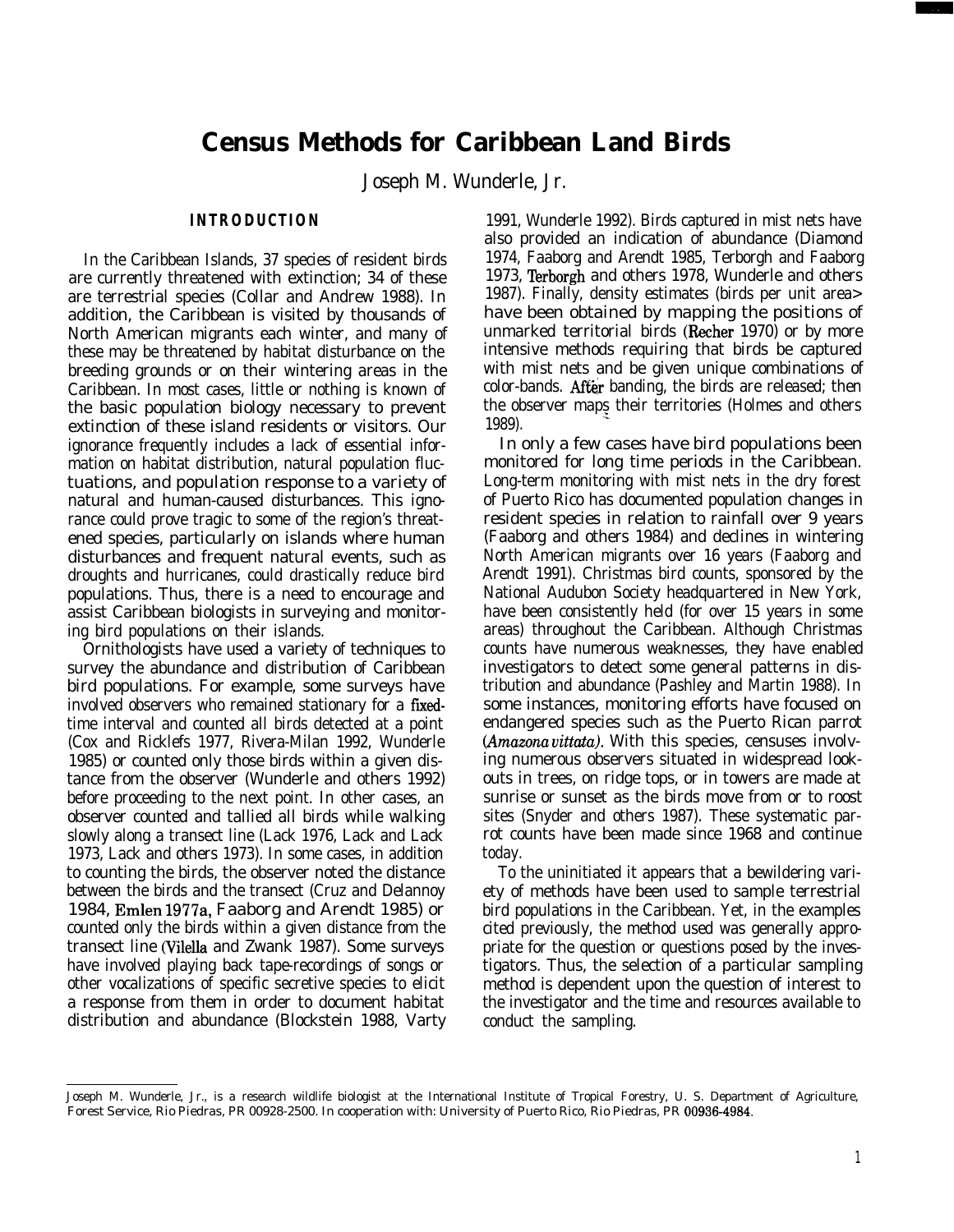In this review, some of the most appropriate bird census methods suitable for sampling Caribbean land birds, particularly songbirds (Passeriformes), on the Caribbean Islands are summarized. The census methods described here can be used for surveys of abundance and habitat distribution. For example, censuses might be conducted in a variety of different habitats to determine in which habitat the species of concern is most abundant. Locating the threatened species and its appropriate habitat is the first stage of any conservation effort. Once the appropriate habitat is identified, regular systematic censuses should be conducted to monitor the populations over a long time period. Consistent long-term population monitoring enables the observer to examine how bird populations change in response to natural or human-induced events. The benefit of long-term monitoring was illustrated by recent hurricane studies in which census data collected before a hurricane were available and could be used to provide a baseline for comparison with data collected after a hurricane (Askins and Ewert 1991, Waide 1991, Wauer and Wunderle 1992, Wunderle and others 1992).

A variety of publications have described sampling methods and techniques for songbirds, and some have provided the basis for much of this review (Pyle and others 1987; Ralph and others, 1993; Verner 1985). Because these previously published census methods focus on temperate zone species, methods most appropriate to the Caribbean based on 15 years of sampling bird populations in both the Greater and Lesser Antilles are emphasized in this review. The purpose of this review is to encourage Caribbean bird watchers to adopt widely accepted census methods to routinely survey and monitor bird populations on their islands.

#### **CENSUS REQUIREMENTS**

## **General Requirements**

All census methods must satisfy the following basic requirements as listed in Manuwal and Carey (1991):

- 1. Birds must be accurately identified.
- **2.** Sampling efforts must be adequate to detect the presence of species.
- **3.** Sampling efforts must be adequate to obtain estimates with desired precision.
- **4.** Differences among observers should be slight or accounted for.
- **5.** Differences in detectability among species should be slight or accounted for.
- **6.** Differences in detectability among habitats should be slight or accounted for.
- **7.** Differences in detectability among years should be slight or accounted for.

#### **Selecting Sample Sites**

The selection of a site or sites for counting depends on the purpose of the counts. If the counts are intended to describe the distribution and abundance of specific threatened or endangered species, then initial surveys should be made in a variety of different habitats and possibly along habitat "edges." However, for long-term monitoring purposes, it is generally best to sample uniform habitat types. If the study is designed to sample uniform habitats, then counts should be made at least 25 m, and preferably 50 m (Hutto and others 1986), from a habitat border, at least where conditions permit.

#### **Factors Affecting Census Results**

**Time of Day.** -The best time for conducting a census is in the morning from sunrise until about 10 a.m. in the lowlands and until 11 a.m. at high altitudes  $(> 400 \text{ m})$ . It is best if censuses are begun within 15 min of dawn. Mist netting can be done throughout the day, although captures tend to decrease at midday in hot, sunny, lowland habitats. -

*Time of Year. -Both* counting and mist netting can be done in any season of the year. However, if the intent is to monitor population changes, counting or netting should be done every year at roughly the same time. Comparisons of counts in the breeding period with those in the nonbreeding period are difficult because of changes in the behavior of birds. For example, birds are easier to detect during censuses in the breeding season when they are most vocal, but they are often easier to capture in the nonbreeding period when they wander more. Thus, the time and season of sampling must be standardized.

Periodic droughts can be a serious problem for censuses standardized to fixed dates during the breeding season in many lowland areas, particularly in the subtropical dry forest life zone. Droughts involving delays in the onset of early wet season rains (normally in April or early May) delay breeding and thus reduce census detections. For example, counts scheduled for early May might normally show an abundance of breeding birds, but breeding may be delayed until early June in a drought year, thereby causing fewer detections than normal. One solution to this problem is to time the censuses with the arrival of the early wet season rains in dry forests. However, in moist and wet forests most breeding occurs at the end of the wet season. Therefore, the best solution is to count birds only after breeding activity has been detected. Censuses normally scheduled for nonbreeding periods (i.e., November through January) are less likely to encounter this problem.

*Weather. -Conducting* a census or capturing with a net should never be done when it's windy, rainy, foggy, or too hot or when there is direct sun on the net.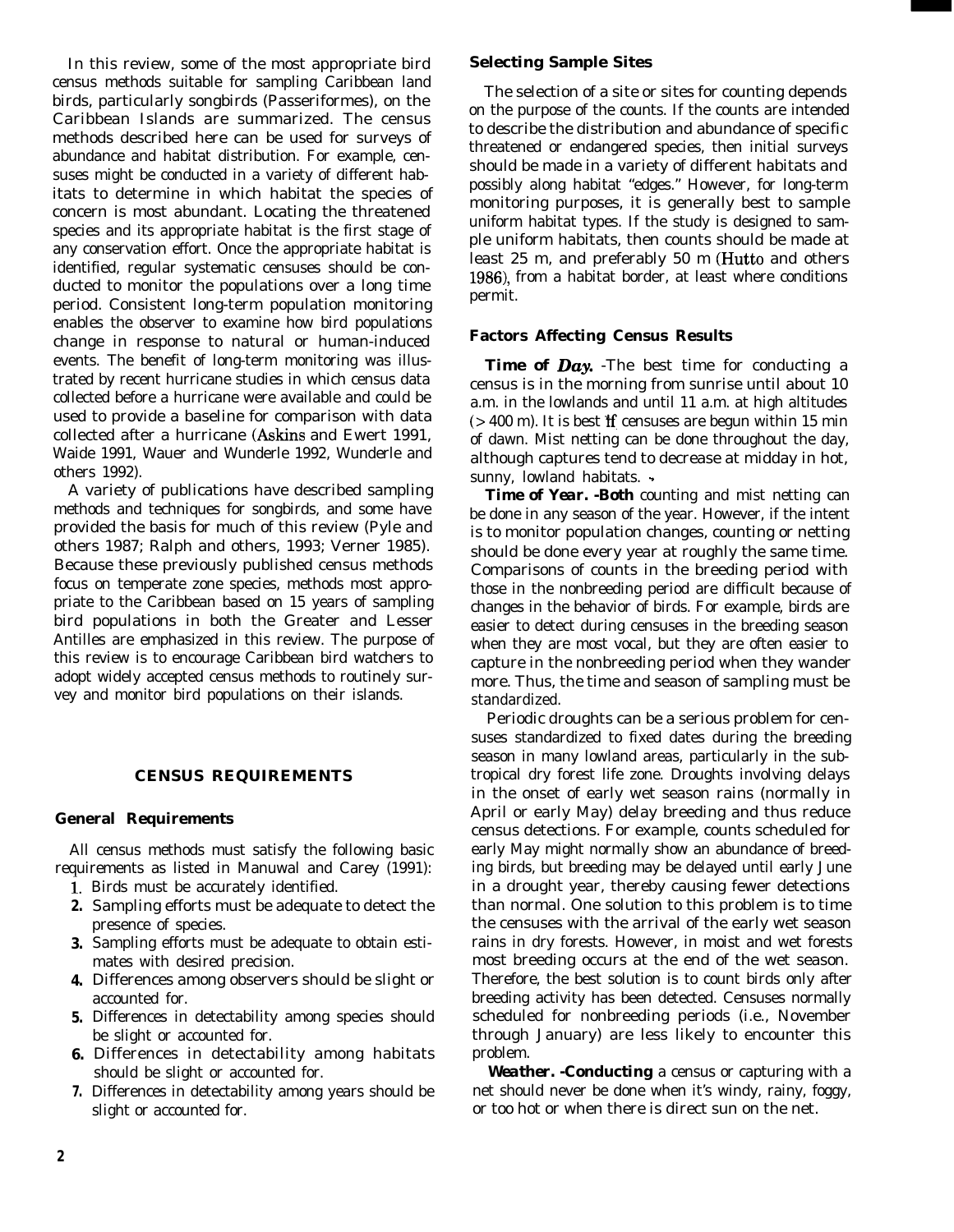#### **Record Keeping**

Maintaining a field journal is an essential requirement for all field studies. It is valuable to routinely record date, time, location, weather conditions, personnel involved, the number and type of censuses made, all birds seen or heard, and plant phenology (which plants are flowering or fruiting). Additional observations on behavior, nesting, and predation can be valuable. Standardized data sheets should be used for all censuses; examples are shown in the appendix.

#### **Equipment Care**

Binoculars of 7 x 35 or higher magnification are most suitable for census work. The greatest problem faced by Caribbean bird watchers is keeping fungal growth off binocular lenses, which occurs under warm, humid conditions. Thus, it is essential to store binoculars in a dry location, such as a wooden box with small holes in the top and a small light bulb set inside the bottom for heating and drying the binoculars. The bulb should be illuminated when the binoculars are in the box.

Binoculars can also be stored in an airtight plastic or metal box (some cracker or cookie containers are ideal) with a cloth bag or an old sock containing silica gel, which will absorb moisture from the container and the binoculars. The silica will turn pink when saturated with moisture and can be dried in an oven to return it to its normal blue coloration. Silica gel can be purchased commercially from a variety of photography stores.

#### **Selecting a Census Method**

Once the objectives of a study are defined, an appropriate method can be selected to take a census of bird populations (table 1). Any of a variety of methods can be used to detect the presence of a species in a habitat. If the species of concern is particularly rare or secretive, use of a tape-recorded playback of vocalizations may enhance the likelihood of detection. If the objective of the study is to obtain a measurement of relative abundance (e.g., number of individuals per point, percentage of points with one or more individuals, number of individuals per kilometer of transect, etc.), then a variety of methods are also available. Measurements of relative abundance are useful for comparative purposes, such as comparing habitats or comparing years. Population trends can be monitored using the same methods for sampling relative abundance. Only a few methods are adequate to measure population density (e.g., number of individuals per hectare), but fortunately most measurements of relative abundance are adequate for most other purposes. Finally, if the objective requires measurements of the physical condition of the birds (fat or lean) or measurements of survival, mist netting will be required.

#### **Point Counts**

Point counts are one of the most popular methods for surveying bird distributions and monitoring population changes in Caribbean land birds. This method can be

|                            | Objective*     |                       |        |            |         |                       |          |  |  |  |
|----------------------------|----------------|-----------------------|--------|------------|---------|-----------------------|----------|--|--|--|
|                            | <b>Species</b> | Relative<br>abundance |        | Population | Habitat | Physical<br>condition | Survival |  |  |  |
| Method                     | presence       |                       | Trends | Density    | use     |                       |          |  |  |  |
| Point counts               |                |                       |        |            |         |                       |          |  |  |  |
| Without distance estimate  | R              | X                     | x      |            | X       |                       |          |  |  |  |
| Variable-radius            | X              | X                     | x      |            | X       |                       |          |  |  |  |
| Fixed-raduis               | x              | R                     | R      |            | X       |                       |          |  |  |  |
| <b>Transects</b>           |                |                       |        |            |         |                       |          |  |  |  |
| Without distance estimate  | X              | X                     | x      |            |         |                       |          |  |  |  |
| Variable-distance estimate | x              | X                     | x      | X          |         |                       |          |  |  |  |
| Strip transects            | x              | X                     | x      | X          |         |                       |          |  |  |  |
| Spot mapping               | E              | E                     | E      | R          | X       |                       |          |  |  |  |
| Mapping color-banded birds | E              | E                     | Е      | X          | X       |                       | R        |  |  |  |
| Mist netting               |                |                       | x      |            |         | R                     | X        |  |  |  |

Table 1. *-Summary of census methods and their appropriateness for specific objectives in the Caribbean (adapted from Manuwal and* Carey *1991)*

\*X= adequate to achieve objective.

 $E$  = excessive, provides more detail than necessary to achieve objective.

R= recommended for the Caribbean.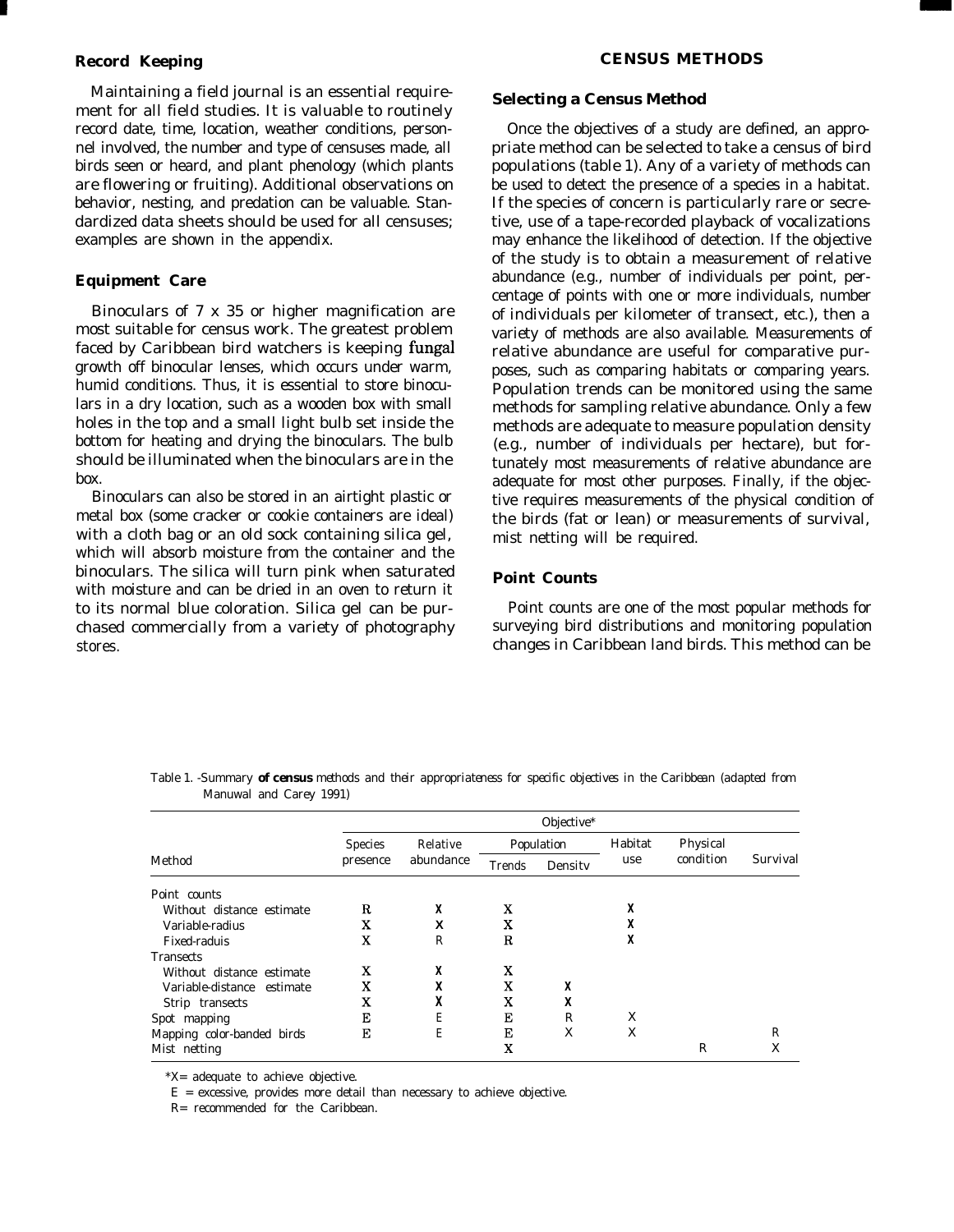used to study yearly changes in bird populations at fixed points, differences in species composition between habitats, and abundance of different species at a specific location. This method is particularly appropriate for Caribbean habitats in which rugged terrain or dense, scrubby vegetation makes walking difficult. Point counts involve an observer standing in one location for a fixed time period and recording all birds detected, whether by sight or by sound. Each point count site should be at least 100 m apart, and preferably 150 to 200 m apart. A single observer can complete 12 to 15 point counts per morning, depending on the terrain. At least 30 counts should be conducted, depending on the abundance of the species and the purpose of the counts. Point counts can be conducted once or many times at a given site.

The time spent at each point should represent the minimum time needed to sample at least 80 percent of the species present at a point. For example, preliminary studies by Waide and Wunderle<sup>1</sup> in a Puerto Rican rain forest and a dry forest indicated that, in a point count, 35 to 46 percent of the species are sampled in the first 5 min, 79 to 83 percent of the species are detected in 10 min, and 85 to 88 percent of the species are detected in 15 min, assuming that 100 percent of the species are detected in 20 min. These results, and those of Askins and Ewert  $(1991)$ , suggest that a point count of 10 min duration may be adequate for most Caribbean surveys. However, observers might wish to conduct some initial experiments to establish the appropriate time period needed to sample a point.

The point count method, because of its simplicity and practicality in rough terrain and thick vegetation, is well suited for most songbird survey and monitoring work in the Caribbean. Unfortunately, point counts are not very accurate for estimating population densities, particularly for species with low densities. For instance, Burnham and others (1980) have shown that a minimum of 40 point counts must contain the species of concern to accurately estimate population density, so that density estimates for a rare species might require 100 or more point counts. However, for most conservation purposes, a density estimate may not be required, and the results from point counts can provide a reliable index of abundance. In fact, Verner (1985) argues that point counts are the preferred method for monitoring long-term population trends because "... the time spent counting can be absolutely controlled, and more sites can be sampled, permitting more representative sampling." However, several factors must be considered to obtain accurate point counts. Because estimates of

distance must be made in both the variable-radius and fixed-radius point count methods, it is essential that all participants practice estimating distances with known references in the appropriate habitat. An optical range finder can be very useful for practicing distance estimates. Practice should continue until all observers obtain consistent levels of accuracy for distances within 25 m.

The accuracy of point counts (as well as the accuracy of most other methods) in different habitats is likely to vary. Visual census methods (point counts, transects, spot mapping, etc.) detect most species in open areas and areas with low vegetation, but not in areas with thick vegetation. Furthermore, as the vegetation heights increase, the ability to detect certain species in the canopy decreases. This deficiency was illustrated in a point count study by Waide and Narins (1988) using a 22-m canopy tower in the El Verde rain forest in Puerto Rico. Here they discovered that two of three canopysinging species were underestimated by 33 to 46 percent in ground point counts. Species that sang softly or at high frequencies were most likely to be missed by observers at ground level. To counter this problem, they suggested using a small, 20-m, fixed-radius point count (or small, fixed band for transects), because this tended to minimize the bias against certain canopy-singing species. Care also should be used in estimating the distance to singing or calling individuals (those not observed) because this method is most vulnerable to error.

Point counts can be classified into three major types depending on how the observer treats information on distance from the birds (fig. 1) and classified into a fourth type when modified for counting parrots:

*Point Counts Without Distance Estimation. -* Detected birds are counted without regard for distance from the observer. These counts cannot be used for estimating density, but they are useful for measuring species richness. Examples of the use of this method can be found in Cox and Ricklefs (1977) and Wunderle (1985).

*Variable-Radius Point Counts. -The* observer estimates the distance to the detected birds. Analysis, by species, can include data either grouped into concentric rings of similar radii about the point or data in an ungrouped form (Reynolds and others 1980).

*Fixed-Radius Point Counts. -Detections* are recorded for birds within a fixed-radius circle around the observer separately from all detections beyond the radius. The size of the radius is dependent on the thickness of the vegetation and the observer's ability to detect all birds. Therefore, the observer should select the largest radius in which all birds can be detected. For most habitats, with the exception of dense vegetation, 25 m is commonly used as the standard radius.

This method can be used to calculate three indices of bird abundance, any of which can be used to test for

<sup>&</sup>lt;sup>1</sup>Waide, Robert B.; Wunderle, Joseph M., Jr. 1987. Changes in habitats available to migrant land birds in the Caribbean. Unpublished interim report submitted to the World Wildlife Fund-U.S., Washington, DC 20037 U.S.A.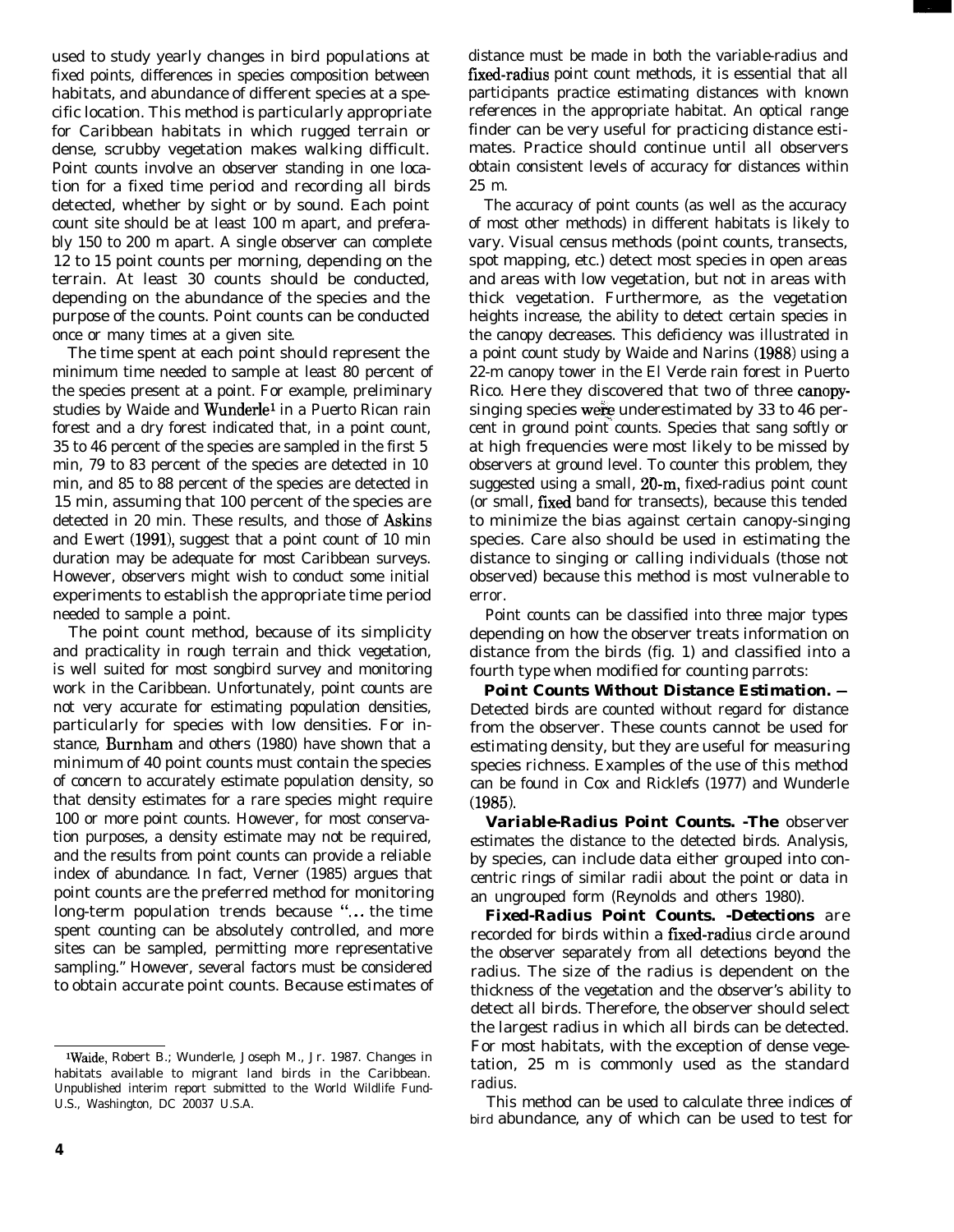

Figure 1.-A *stationary observer making bird observations: (a)* a *point count without distance estimation; (6) a variable-radius point count where the observer estimates the distance to all birds; and (c) a fixed-radius point count in which birds are tallied both within and outside a predefined distance* (radius) *from the observer.*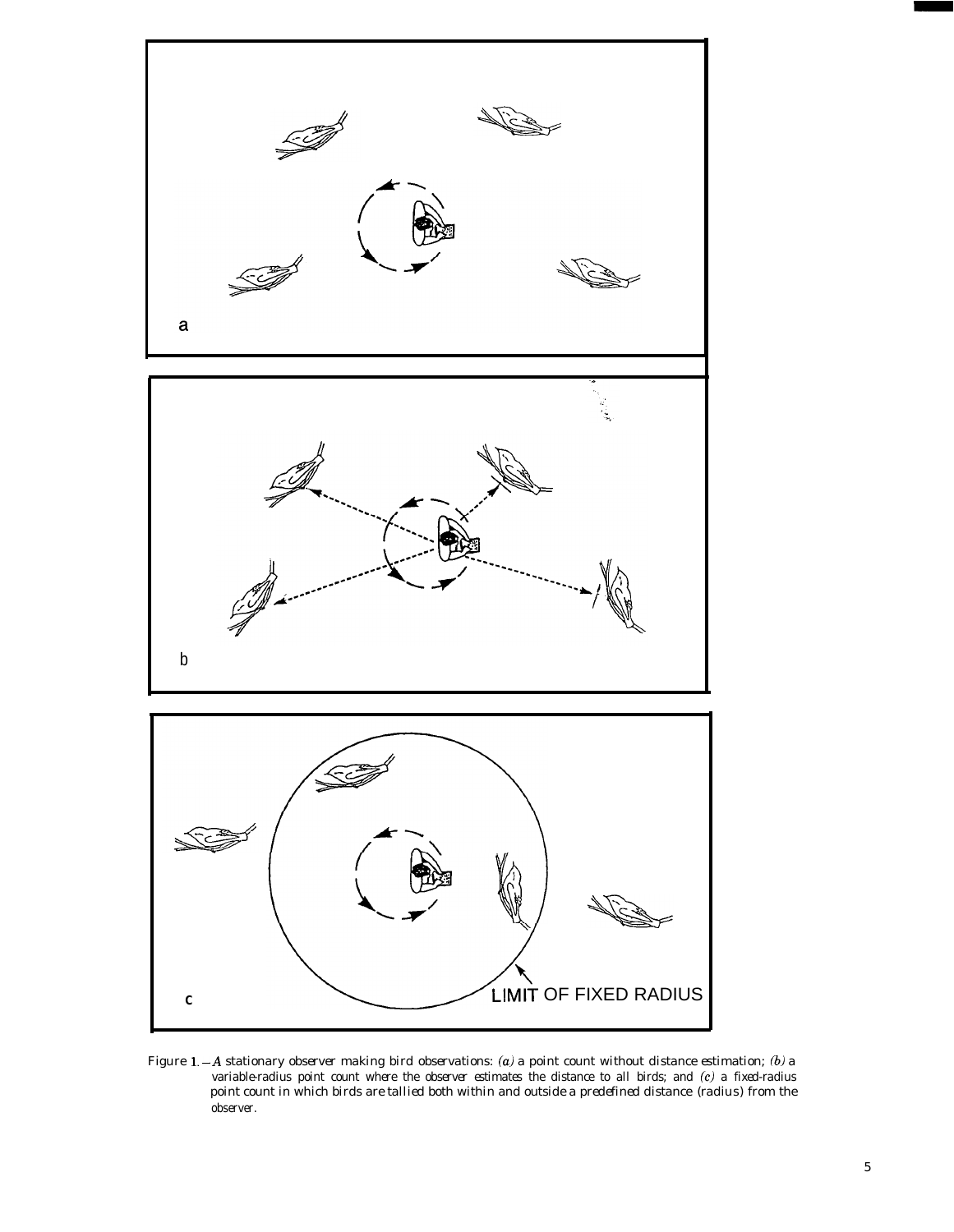differences in community composition among sites or for differences in the abundance of a given bird species among sites or among years. These indices are (1) the mean number of detections within 25 m of the observer, (2) the percentage or proportion of points with one or more detections within 25 m of the observer, and (3) the percentage or proportion of points with one or more detections, regardless of the distance from the observer. These indices allow comparisons with standard statistical tests (Hutto and others 1986). Because species differ in their detectability, it is sometimes valuable to calculate a detection ratio for each species, particularly when comparing different species, but also when comparing the same species at different times of the year (such as breeding vs. nonbreeding periods). For example, vocal species, such as scalynaped pigeons (ramiers, *Columba squamosa),* have high detection ratios, whereas quiet species, such as hummingbirds (doctorbirds), have low ratios. The

detection ratio represents the number of point counts at which a given species was recorded only beyond the 25 m radius divided by the total number of counts at which the species was recorded, whether within or beyond 25 m.

Examples of the calculation of the different indices derived from point counts are shown in table 2.

Hutto and others (1986) recommend fixed-radius point counts because they have fewer assumptions than most other methods of estimating population density and can be used in both the breeding and nonbreeding periods. For examples of different ways in which the method has been used in the Caribbean, see Askins and Ewert (1991) and Wunderle and others (1992).

*Point Counts for Parrots. -Because* of their elusive behavior, parrots require special census techniques designed to obtain counts as they move to their roost sites before sunset or as they depart from their roost sites after sunrise (Snyder and others 1987). Parrots

Table 2. -Example *of* calculations *of different indices derived from 25-m fixed-radius point counts of 10 minutes duration each (Calculations are based on only 5 point counts for illulstrative purposes, but normally* **would** *involve 30 or more independent points)*

| $\cdot$<br><b>Species</b> | Time 6.04<br>$\leq$ 25m > 25m | Time $6.19$<br>$\leq$ 25m > 25m |   | $\frac{6}{3}$ | $\leq$ 25m > 25m | $T_{\text{time}}$ 6 $\cdot$ 75<br>$\leq$ 25m > 25m | $T_{\text{Time}}$ $\frac{7}{ }$ 06 | $\leq$ 25m > 25m |
|---------------------------|-------------------------------|---------------------------------|---|---------------|------------------|----------------------------------------------------|------------------------------------|------------------|
| Bananaquit                |                               |                                 |   |               | ╭                |                                                    |                                    |                  |
| P.R. Emerald              |                               |                                 |   |               |                  |                                                    |                                    |                  |
| <u>Sealyn Pigeon</u>      |                               |                                 | ∽ |               |                  |                                                    |                                    |                  |
| Janger<br>P.R.            |                               |                                 |   |               |                  |                                                    |                                    |                  |
|                           |                               |                                 |   |               |                  |                                                    |                                    |                  |

**A. From original** data sheet (see appendix):

B. Summary of indices calculated from field data above:

| Species                  | Mean<br>detections<br>within 25 m | Mean<br>detections<br>radius<br>unlimited | Percentage of<br>points with<br>detections<br>within 25 m | Percentage of<br>points with<br>detections<br>unlimited radius | Detection<br>ratio |
|--------------------------|-----------------------------------|-------------------------------------------|-----------------------------------------------------------|----------------------------------------------------------------|--------------------|
| Bananaquit               |                                   |                                           | $O$ $O$                                                   | ' 06                                                           | υ. π               |
| Emerald Hummingfird      |                                   |                                           |                                                           | ðΩ                                                             | $\mathcal{O}$ . (  |
| <u>sealy</u> -n<br>talon | 0.2                               | $\wedge$                                  |                                                           | 00                                                             |                    |
| anger                    |                                   | 6. O                                      | $0\quad$                                                  | 0 O                                                            |                    |

\*For bananaquk *(Coereba flaveola),* the mean detection within 25 m would be the most appropriate index of abundance.

'For Puerto Rican emerald hummingbirds *(Chlorostilbon maugaeus),* both the mean detections within 25 m and the percentage of points with detections within 25 m provide equivalent measures of abundance because the mean detection within 25 m is equivalent to one. Note the low detection ratio, indicating the absence of detection beyond 25 m.

\*For scaly-naped pigeons *(Columba squamosa),* the most appropriate index would be either the mean detections per unlimited radius or the percentage of points with detection at points of unlimited radius because this species is rarely detected within 25 m of the observer. (This species is easily disturbed by human presence.) Because of the very high detection ratio of this species, point counts should be widely separated (at least 200 m).

SFor Puerto Rican tanagers *(Neospingus speculiferus),* the appropriate measure would be either the mean detections within 25 m or mean detections at points of unlimited radius. The percentage of point measurements would be inappropriate for this species because of its tendency to occur in flocks.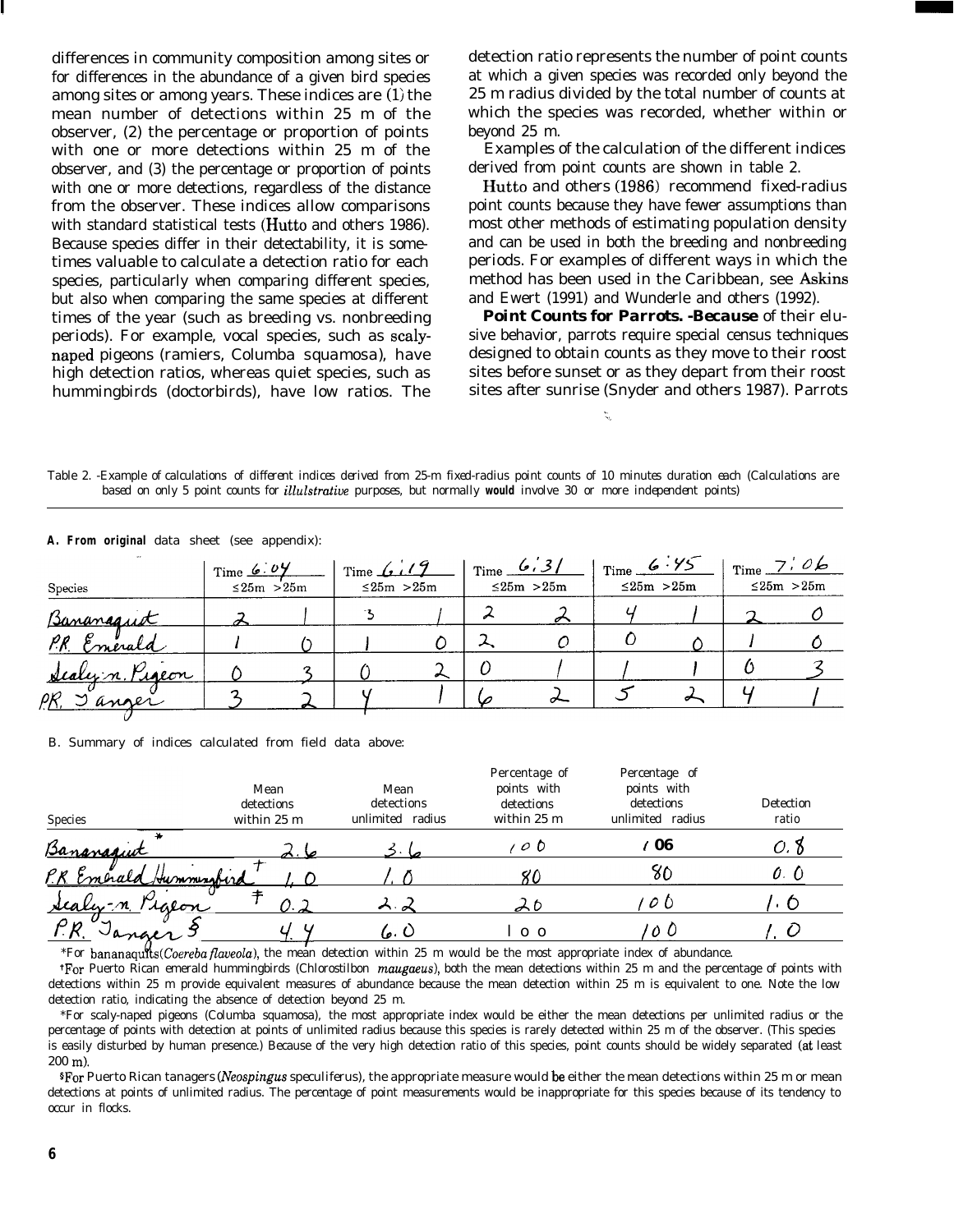are best counted simultaneously by several observers situated at different vantage points (ridge tops, tree tops, cleared hillsides, etc.). Each observer counts the passing parrots and records the time of their passage and their compass bearing as they fly out of sight. Because observers at different locations are likely to see and count some of the same birds, information on group size, time, and direction of flight can be used after the census to eliminate duplication.

Snyder and others (1987) have found that counts made during the parrot breeding period need not involve any lookout points other than those covering the nesting areas. During the breeding period (February through May), most parrots, including nonbreeders, roost in the nesting areas where they may be consistently counted. Counts are best conducted from sunrise to about 8 a.m. or from 3:30 p.m. until dark. Lookout sites should have a wide view of the landscape and be spaced so that all flying birds are visible from at least one site. Counts made within forests under the canopy are likely to miss many birds. For this reason, treetop lookouts are particularly valuable for counting parrots in forested regions. Information on construction of treetop platforms for parrot counts can be obtained by writing the Wildlife Program, Caribbean National Forest, USDA Forest Service, P. 0. Box B, Palmer, PR 00721 U.S.A.

#### **lhnsects**

Transects involve slowly walking through a habitat and, therefore, should be conducted only in areas where the observer can concentrate on birds instead of worrying about footing or dodging spiney or poisonous plants. It is important that the observer traverse the transect at a fixed speed (e.g., 100 m in 10 min). Transect censuses can take many forms; three are shown in figure 2.

Line Transects Without Distance Estimates. -This is the simplest form of transect census and can enable the observer to generate a list of species present in a habitat. By walking slowly for a given distance or time period, the observer is able to obtain a list of species that can be compared between habitats. Lack (1976) effectively used this method in Jamaica. It cannot be used for estimating densities, but it does provide information on the presence or absence of species in a habitat.

**Variable-Distance Line Transects. -Here** the observer must estimate the perpendicular distance to the bird from the transect line. This can be done directly or indirectly by recording the distance from the observer to the bird and the sighting angle between the transect line and the bird. Using this method, transect counts are made in which all detections, visual and aural, out to the distance limit of detectability are

recorded. The count for each species is then multiplied by a conversion factor (coefficient of detectability) representing the percentage of the population that is normally detected. Conversion values for each species are derived directly from distribution curves of detection points located laterally from the observer's transect line. Obviously, this technique is difficult to conduct and is recommended only if density estimates are required and only for habitats or terrains where transects can be easily run. For a detailed explanation and examples of the method see Burnham and others (1980) and Emlen (1971, 1977a, 1977b).

**Strip Transects.** -In this type of transect, fixed boundaries are set on both sides of the transect, and all detected birds within the boundaries (the strip) are tallied. Boundaries are usually set at 25 to 50 m on each side of the transect line, depending on the density of the vegetation. These transects are simpler to run than variable-&stance line transects because the observer estimates only one distance (to the outer boundary) rather than distance estimates for each bird. In addition, density estimates are considerably simpler, requiring only that the total for each species be divided by the area of the strip. However, it is often difficult to be certain whether an individual bird is just inside or outside the boundary.

Although a strip transect is simpler to conduct than the variable-distance line transect, it does not allow the observer to correct the count for differences in species detectability. Because species differ in the ease with which and distance at which they are detected, it is inadvisable to make comparisons among different species. Therefore, a strip transect is best used for making comparisons of one species in different habitats or sites, but with the realization that detectability can vary with habitat and that the derived densities are crude estimates. Vilella and Zwank (1987) provide an example of the proper use of this method for counting calling nightjars at night.

### **Spot Mapping**

This method involves mapping the positions of territorial birds. Detailed field maps and repeated visits (at least 10) to the site are required before the observer is able to determine the territories on the study site and the population density. It is used primarily during the breeding season because it is based on observations of territorial males who are actively displaying on their territories. It is often assumed that all males are paired with a female, which can sometimes be verified during the field visits. Some workers report only the number of territorial males per unit area. Obviously, the method works best with territorial species and is not effective for colonial, highly social, or nonterritorial species. Because spot mapping is done in the main period of breeding, it is most effective for those species with a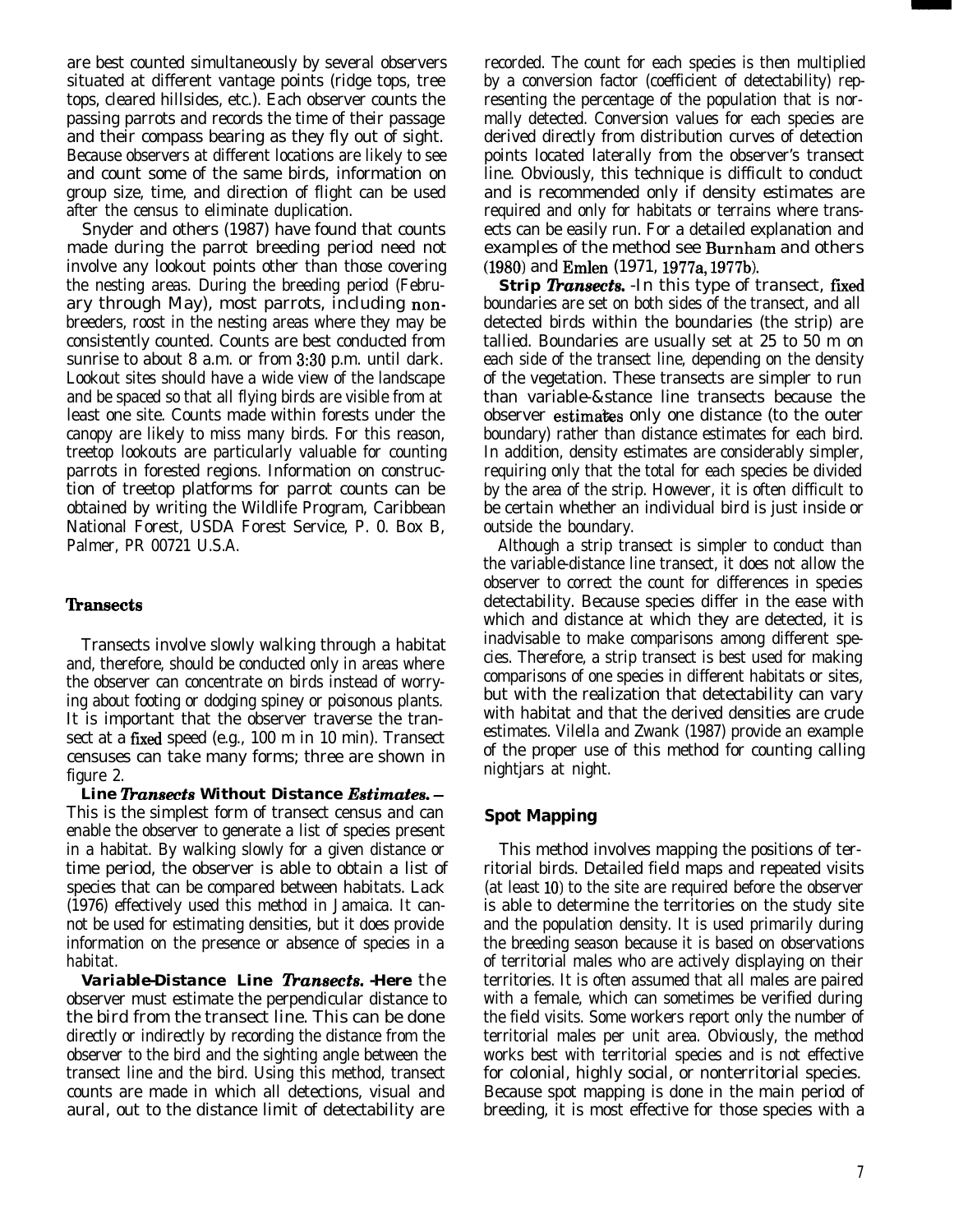

*Figure Z.-A slowly moving observer making bird observations while walking a transect line; the observer may: (a) simply record all birds regardless of distance (line transect without distance estimate); (b) record all birds and estimate theirperpendicular distance to the transect line (variable-distance line transect); or(c) record all birds observed within* **a** *jixed distance of either side of the transect (strip transect).*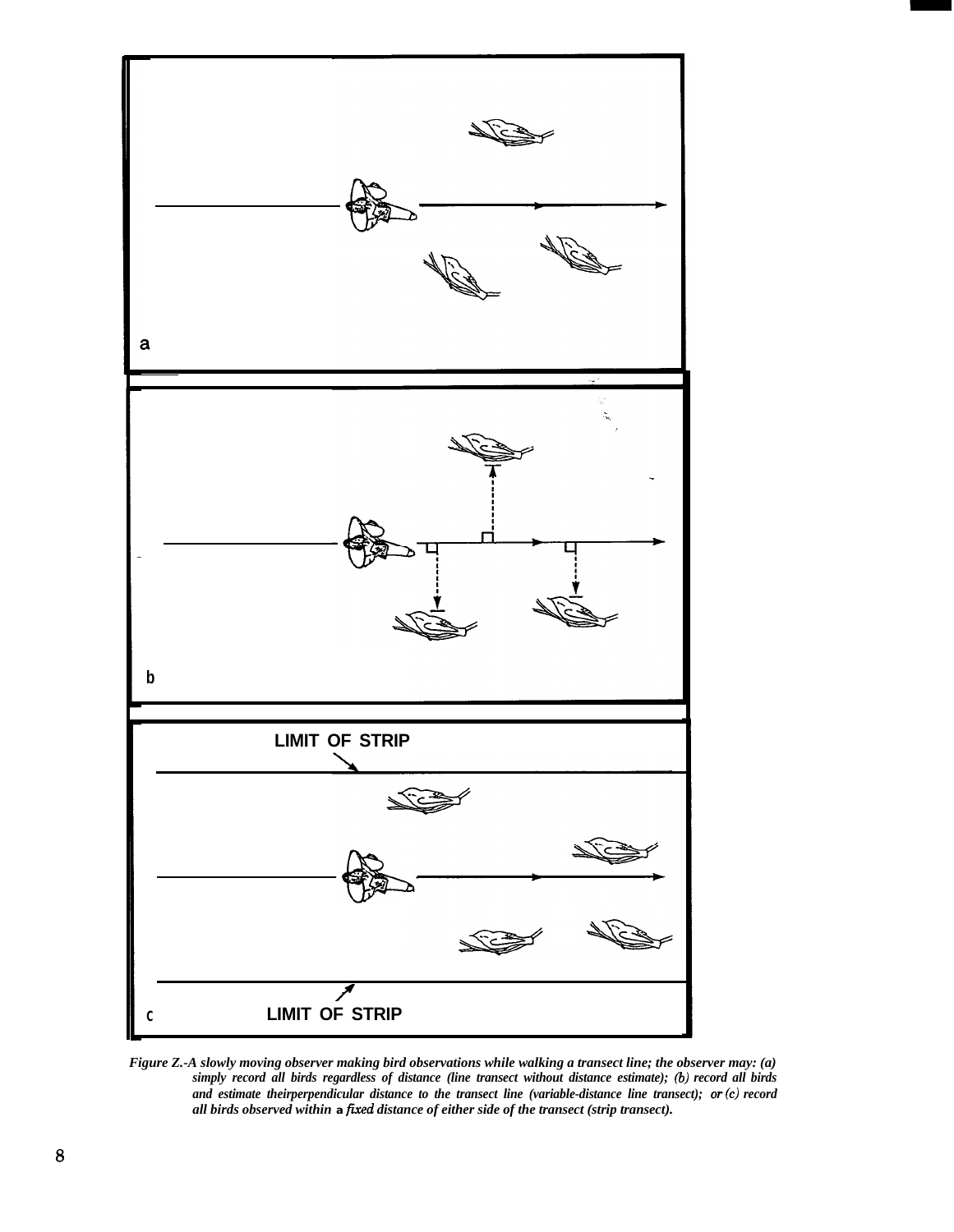short, well-defined breading season. For an example of the use of this method in a Puerto Rican rain forest see Recher (1970).

The method is intensive and is not appropriate for broad-scale monitoring of land birds, but it is appropriate when reasonably precise pair numbers and density estimates are required from small habitat patches or study sites. One or two observers in a single morning can sample 10 to 30 ha in a wooded area or 50 to 100 ha in an open area. The minimum size of the study site depends on the bird density, with the requirement that at least 50 and preferably over 100 pairs be present to obtain sufficient data-at least 10 ha in forests and 50 ha in open habitats. The study site should be as round or square as possible to limit border length, which can influence bird densities. Before the census begins, a detailed map (scale at 1:2,000) is needed, showing landmarks such as trails, streams, forest edges, ridges, roads, etc. If few landmarks are available, it is advisable to place a grid with flagging or metal tags at 25-m intervals throughout the site. It is important that the map show sufficient detail to enable precise plotting of the positions of all birds.

A clean map is used for each census, and different symbols are used for different species and individuals. Each visit should cover the area as evenly as possible, and no part of the site should remain farther than 25 m off the route. The most difficult task is to separate different individuals and not count the same individual two or more times on a visit. This requires walking with moderate speed through the study area and recording birds on the map at the same time. The observer should stop frequently to search for simultaneous observations of different individuals of the same species. If uncertain as to whether one or two individuals are present, the observer should return to the area later the same morning to verify the actual number.

This method is time consuming, particularly if all species on the site are to have their territories mapped. For example, in a forest it usually takes 10 mornings to census 30 ha by the accepted lo-visit version of the method (about 50 to 60 hours of field work). The observer should allow 40 hours (4 hours per morning) to prepare the species maps and approximately 5 to 10 hours to analyze them. Thus one can expect to spend 100 hours to census 30 ha of forest during the breeding season.

The method described here is the standard method used by the Cornell Laboratory of Ornithology in its resident bird counts (known as Breeding Bird Censuses). The counts have been conducted throughout North America, and the organizers welcome participation and publish the results of each plot annually in the "Journal of Field Ornithology." Participation by Caribbean residents is encouraged; contact the Cornell Laboratory of Ornithology, Resident Bird Counts, 159 Sapsucker Woods Road, Ithaca, NY 14850, U.S.A. (telephone 607-254-2441).

## **Territory Mapping of ColorBanded Birds**

By capturing birds in mist nets, leg banding them with unique color combinations, and then' mapping their locations after release, an accurate estimate of density can be obtained. In fact, this method provides the best measure of density, even though nonterritorial individuals (floaters) are not accurately counted. If the study is continued for a sufficient time period (4 to 10 years), the method has the added benefit of allowing a measurement of survival of known individuals on their territories. Unfortunately, the method is highly laborintensive because it requires both the amount of time and effort of spot mapping (e.g., mapping the site followed by numerous visits for mapping individual birds), plus an additional amount of time for capturing and banding the birds. Because the method is so intensive, it is usually used for studying only one or two species at a time (fig. 3).

#### **Mist Netting**

Standardized mist netting enables biologists to monitor population changes and provides information about the health of a population. Captured birds can provide detailed information on sex, age, weight, and fat condition, all of which can assist in evaluating the condition of a population. For example, the sex ratio of a population can be used to assess differential survival in the previous year and the potential for population increases. The proportion of juveniles captured can provide a measure of a population's productivity in the previous months (Baillie and others 1986). Weight and fat condition, when related to anatomical measurements (such as wing length), can provide an estimate of the health of individuals in the population. Careful inspection of captured individuals can enable workers to determine the reproductive condition of individuals and the pattern of molt-all basic information needed to determine the annual cycle of reproduction and molt as illustrated by Diamond's (1974) studies in Jamaica. Finally, marking individuals (particularly with colorbands) can aid in studying dispersal and survivorship among years. Examples of Caribbean mist net studies on distribution and long-term population trends can be found in the works of Faaborg and Arendt (1985, 1991), Faaborg and others (1984), Terborgh and Faaborg (1973), and Terborgh and others (1978).

Caribbean land birds have been captured with 6-, 9-, 12-, and 18-m nets; net size depends upon the goals of the project and the source of the nets. Because the capture efficiency for different sized birds varies with the net mesh size (Pardieck and Waide 1992), it is important to consistently use the same mesh size for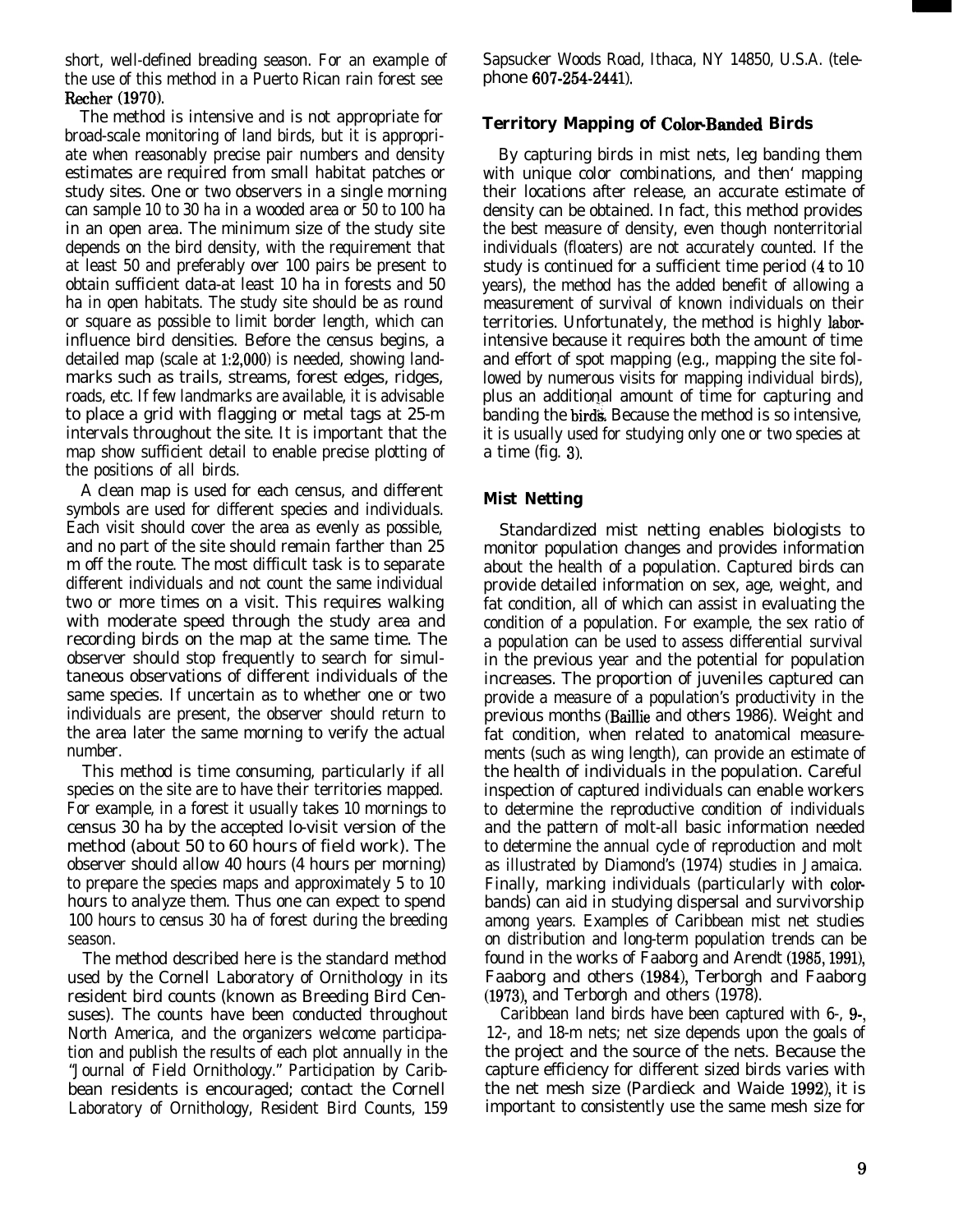

Figure 3.-A *field sketch map of territories of color-banded bananaquits* (Coereba flaveola), *in* Cayey, PR, on 11 March 1989. Letter code refers to color-band combinations (R. red; Bu. blue; Ba. black; W. white; Y. yellow; X. metal). Band code is read from top to bottom, left *to right, with bird facing the observer. Birds with the code -X are individuals with no color-bands and only a metal band on their left leg.*

long-term studies. Generally, nets with a mesh of 30 or 36 mm are used for small- to medium-sized songbirds. Nets can be set between two upright 3.0- to 3.7-m poles braced with two nylon cords at each end. Metal electrical conduit tubes (1.3 cm in diameter) or polyvinyl chloride tubes of the same diameter are readily available in most building supply stores in the Caribbean and can serve as net poles in areas where bamboo poles

are unavailable. Supporting cords can be tied to the base of available shrubs or to stakes placed in the ground. Before net placement, a 1.5 to 2.0-m wide strip of vegetation should be cleared along the length of the net to prevent entanglement in the vegetation.

Nets are most effective in areas with no wind and low light levels and where the maximum vegetation height is equal to or only slightly above the top of the net. Nets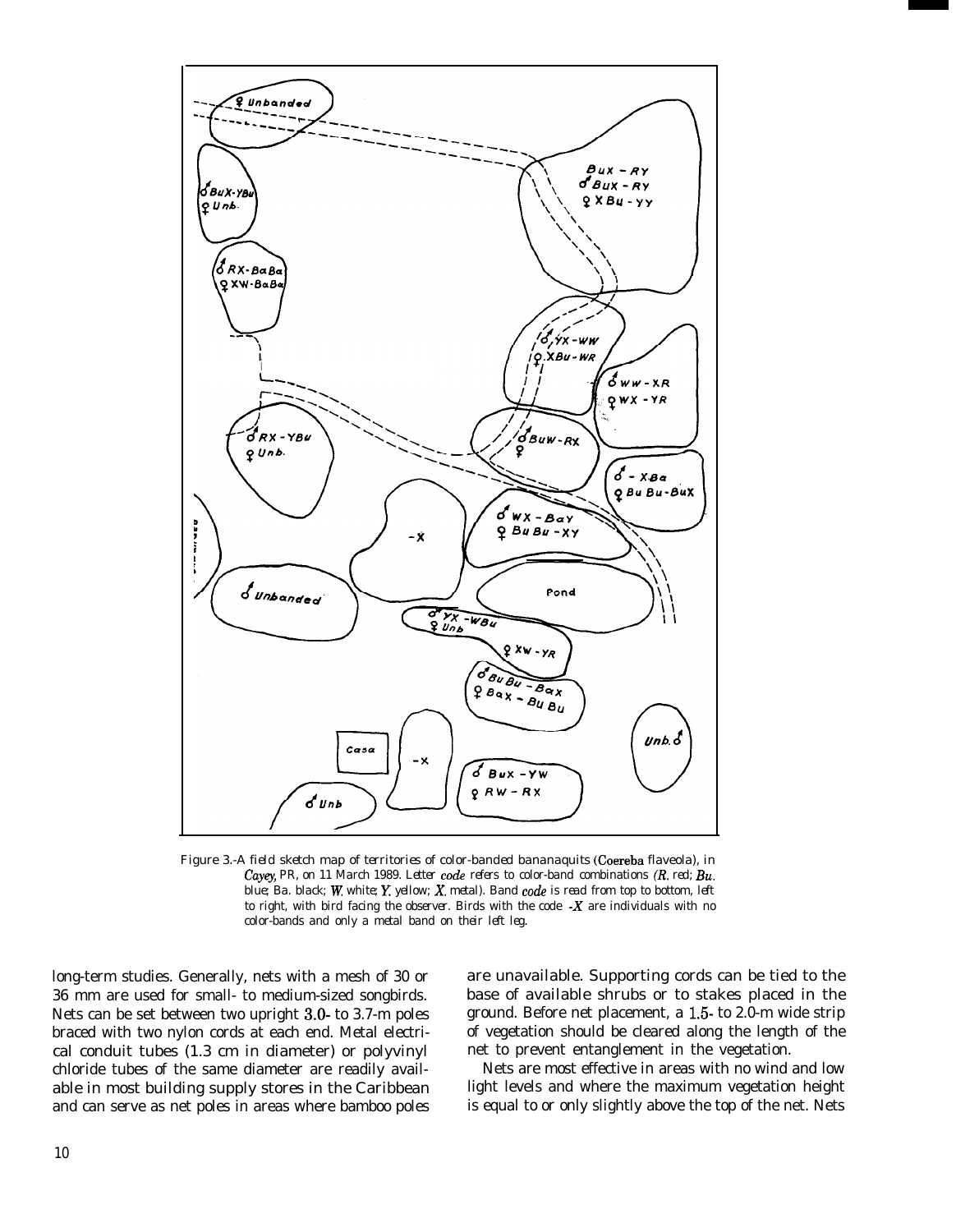are less effective in forests with tall trees where canopy dwellers are poorly represented in net samples. This problem can sometimes be alleviated by use of nets strung in the canopy, involving a complex of cords, pulleys, and poles to raise the nets high off the ground. However, in most instances, capture rates with canopy nets are so low that it is rarely worth the effort required to set and operate them.

The most efficient means of operating nets is to place a line of nets end-to-end, so that each net shares a pole with the preceding net. These net lines can be placed on unused trails or abandoned roads that pass through the appropriate habitat. Nets placed on ridges, on habitat edges, near streams, or in mesic sites in dry habitats can have very high capture rates, but samples may not be representative of uniform habitats. Nets should be set up the afternoon before sampling and furled for the evening. On the following morning, nets should be opened at the first sign of light and left for at least 6 hours-and preferably until sundown-for 2 or 3 complete days to obtain an adequate sample. Nets placed in the shade should be checked about every 30 minutes and at least once each hour. Nets should be checked more frequently during light showers and closed during heavy downpours. Nets in the sun in lowland areas should be routinely checked and cleared of birds every 10 minutes . The need for frequent net inspections and the capture rate sets the limit on how many nets can be safely operated at a site. Generally, 2 experienced people can operate 10 to 12 full-length nets, assuming that capture rates are moderate and that only a small amount of information is obtained from each captured bird. However, nets require almost constant vigilance in areas with mongooses or feral cats.

The number of birds captured in mist nets decreases with time, primarily because birds learn where nets are located. Forest bird captures did not decrease when netting intervals were spaced with nonnetting intervals of 2 to 3 weeks (Wunderle and others 1987). However, this procedure may not work in other habitats and with other species; biologists must first experiment to determine the appropriate interval between netting efforts.

*Handling and Freeing Captured Birds. - Re*moving birds from mist nets is a fine art that requires hours of practice and is best learned from an experienced person. In fact, a beginner should not operate nets without supervision and assistance until he or she has considerable experience in removing entangled birds. The principal concern in netting should always be the life and health of the captured birds, and a netter should never hesitate to close down nets and immediately release birds when overwhelmed with numerous captures or severe weather conditions. The methods used by most netters to remove birds have been described by Bleitz (19701, Ralph (1967,  $1988$ ), and Shreve (1965). Although several different removal

techniques have been recommended, the most widely used method is that of Ralph and others (1993):

1. The first and most important step is to determine from which direction the bird entered the net. This requires finding the opening of the pocket caused by the weight of the bird.

2. Once the opening of the pocket is determined, move to the side in which the bird entered the net, and grasp both tibiae- the tibia is the part of the leg above the bare tarsus. If the person removing the bird is right handed, both tibiae should be grasped with the left hand, so that the fingers point towards the bird's head. Both thumb and fingers should hold the tibiae as close to the bird's body as possible, leaving the right hand free to remove net strands from the entangled bird.

3. The process of disentanglement should begin by making certainthat all threads are pulled down and off the tibiae and thighs below the heel joint (the prominent joint between the tibia and tarsus). Note that threads can often be high up on the thigh at the flank.

4. Toes should be untangled by pulling strands gently. A blunt probe, crochet hook, forceps, or pencil can often be useful. Sometimes, if the heel joint is straightened out, the bird's toes will relax and release the netting. Toes can frequently be extracted by first freeing the opposable toe (the "thumb") by sliding threads over it and lifting it away from the other toes. Next, the other three toes should be straightened and the netting slid over these toes, thereby freeing the feet.

5. Once the feet have been freed, the bird should be pulled up and away from the net, still holding the legs on the uppermost part of the tibiae. Pull the bird away from the net creating a small amount of tension, so that when wings and other body parts are freed, the net pulls away from the bird. Next, the netting should be removed from the bend of the wings by working from the underside. Often a badly entangled wing can be freed by carefully opening the wing and sliding the threads off the wing. At this stage, it is useful to pull gently on any exposed threads to free them or to see where they are caught.

6. When the wings are freed, the head should be disentangled by gently pulling threads from the neck, working from the back of the head forward. The bill should be secured by placing the thumb against the tip while pulling the net over the head.

7. In some species, particularly thrushes, thrashers, and woodpeckers, the tongue can be badly entangled in the net. In this situation, the bird's head should be held between the index and second finger, while the third and fourth fingers and thumb can hold the net near the side of the mouth and relieve pressure on the tongue. A probe, such as a pencil, pointed twig, or crochet hook can be manipulated with the free hand to remove the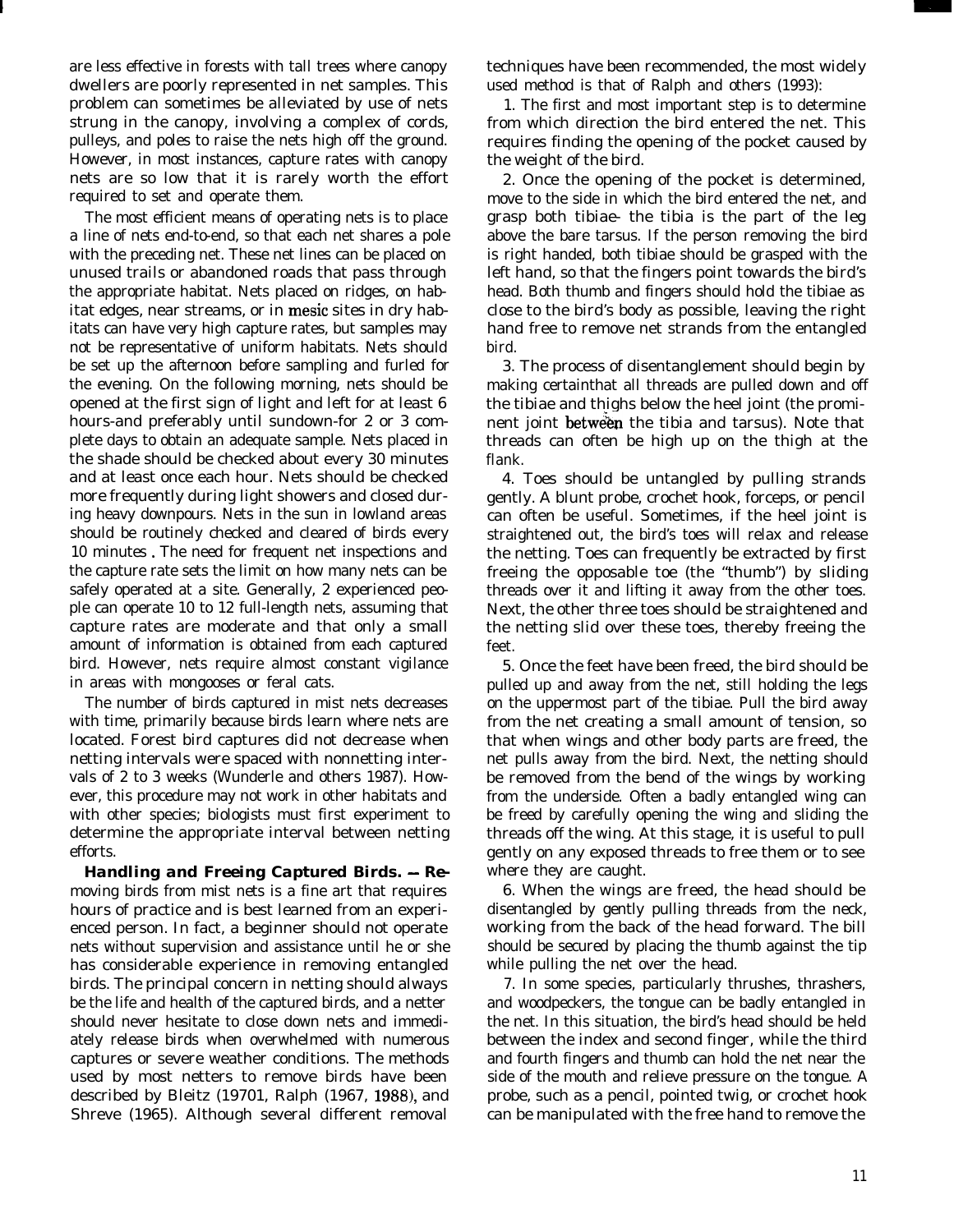thread from behind the cleft of the tongue. This method requires considerable skill, and until it is mastered, a small pair of scissors is useful. Often, just clipping a single strand of netting will free the tongue.

8. Birds that are badly entangled and in distress may be extracted by use of a fine knife or scissors. If threads are to be cut, first find the area with one layer of netting, or the area with the fewest layers. As few threads as possible should be cut, and the bird should be pulled through the net. The bird should then be removed from the net in the normal manner. Finally, check to see if any threads remain on the bird, particularly in its wings or bill.

9. Once removed from the net, birds should be placed in small cloth bags for transportation and temporary holding at the processing site. Ideally, birds should each be placed in a separate holding bag, but small nonaggressive species (e.g., warblers or grassquits) can be placed together for short periods of time. It is better to temporarily "store" captured birds in suspended holding bags in the shade rather than hanging in the nets, particularly when processing is delayed. To properly hold a songbird in the hand requires that the bird's head be held between the knuckles and base of the fingers so that its back rests firmly against the palm of the hand. Held properly in this manner the bird should be unable to flap its wings, thereby reducing the risk of injury.

*Banding. -If* mist netting is used for survey work (e.g., to locate the habitat in which a particular species occurs or is most abundant), then it may not be necessary to band the birds. In this case, simply cutting a small portion of the end of a tail feather will suffice to discriminate between new and recaptured birds during a short netting session (1 to 4 days). It will also save the time and effort required for banding, which would be wasted if a long-term study is not contemplated. Banding is useful only if it will answer a specific question and is not recommended as a routine practice.

Banding is essential for studying long-term survival or for mapping territories at a later date. Banding and banding supplies are tightly regulated by the U.S. Fish and Wildlife Service, and prospective banders are required to work with an established bander before obtaining a banding permit. Numbered aluminum bands and information on methods, equipment, and record-keeping can be obtained from the Bird Banding Laboratory, Office of Migratory Bird Management, U.S. Fish and Wildlife Service, Patuxent Wildlife Research Center, Laurel, MD 20708, U.S.A. Information regarding banding supplies and equipment can also be obtained from AVINET, Inc., P.O. Box 1103, Dryden, NY 13053-1103, U.S.A.

For most studies involving color-banded individuals, it is useful to use four bands (two on each leg), which allows a variety of unique color combinations-three plastic color-bands and a U.S. Fish and Wildlife Service aluminum band. A simple code, which involves reading the band combinations from top to bottom and left to right (with the bird facing the observer, starting with the observer's -not the bird's -left) can be used. For example, the code RY-XW can be used to indicate an individual with a red above a yellow band on the bird's right leg and an aluminum band  $(X)$  above a white band on the bird's left leg. Therefore, color type and position, above or below as well as left or right, provide many unique band combinations. The colors red, yellow, blue, and white are easiest to distinguish in the field.

Colored plastic coil bands are attached to the leg by placing the outer end of the band next to the leg and uncoiling the band so that the inner end finally resides on the outside and helps hold the band in place. Although these bands rarely come off the bird, they do require practice to properly place them on the bird's leg. A coat hanger Can be used to practice placing the coil bands. High-quality coil bands of several different sizes and colors that resist fading in the tropical sun can be obtained from AVINET, Inc. or the National Band & Tag Co., 721 York St., Newport, KY 41072, U.S.A. Split-ring plastic color-bands for land birds can be obtained from A. C. Hughes, Ltd., 1 High Street, Hampton Hill, Middlesex TW12 1 NA, UK.

*Record Keeping and Data Collection. -Records* should be kept of the location, size, type, and number of nets and the hours and weather conditions during which nets are open.

Capture rate per net hour has commonly been used as a unit for standardizing netting effort. The net hour unit simply represents the product of the number of standard-sized nets that are open multiplied by the number of hours the nets are open. For instance, 1 net open for 1 hour represents 1 net hour, whereas 10 nets open for 2 hours represents 20 net hours of netting effort (assuming all nets are of equivalent size, usually 12 m long). The total bird captures are divided by the total net hours, providing a capture rate per net hour that enables comparison of captures obtained from different netting efforts. It is often convenient to convert the capture rate to 100 net hours, as opposed to having to deal with decimal points of a bird! Unfortunately, for most resident species in the Caribbean, captures decrease with netting effort; therefore, capture per net hour is not a useful measurement of effort. For a discussion of the appropriate measurement see Terborgh and Faaborg (1973). The best way to solve this problem, at least when using mist netting for long-term monitoring purposes, is to standardize the number of nets, net placement, hours of operation, and time when nets are opened and closed. For example, Faaborg and others (1984) have always used 3-day samples, usually with a 16-net line, once a year for their long-term studies.

The date, location, species, and (if possible) sex and age should be recorded for each captured individual.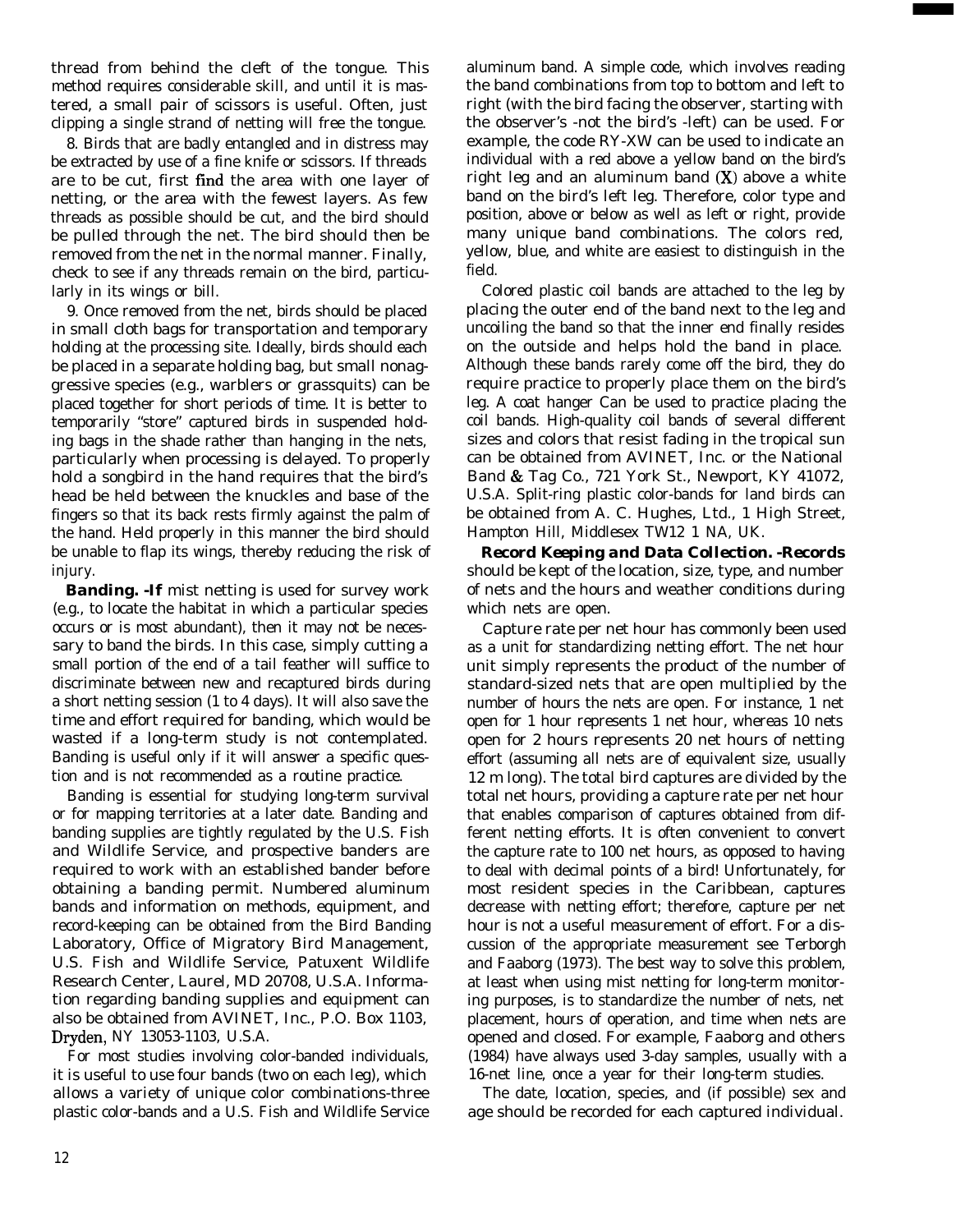Sex and age are important data, but unfortunately are difficult to determine in many species due to the highly variable nature of size, plumage, and molt patterns in each species. It is important to realize that it is not possible to reliably sex, age, and/or identify all live individuals. In the Caribbean, in particular, reliable methods for aging and sexing have not been determined for many species, and this subject represents an area in which Caribbean ornithologists could make major contributions. Thus, it is better to be cautious than inaccurate when determining age and sex, and there will be many birds for which these determinations will remain unknown.

*Aging Birds by Skull Ossification. -The* best method for aging songbirds is by determining the extent of ossification (defined below) in the postbreeding period (April through December in most Caribbean habitats). Unfortunately, the method allows the determination of only two age classes -juvenile (hatching year) and adult (after hatching year).



Figure 4. - Two major *patterns of skull ossification proceeding from a very young bird with an urwssified skull* (a) *to a mature adult with* a *completely ossified skull (e) (adapted from Pyle and others 1987).*

This method is based on the fact that, when a fledgling leaves the nest, the upper section of the skull (parietals and frontals) consists of only a single layer of bone. However, as the fledgling matures (until 4 to 12 months old, depending on the species) a second layer of bone develops below the first layer. As this second layer grows, a series of tiny bone supports is produced (very much like the struts in an airplane wing), which extends through the air space between the two layers. This process is called "ossification" or "pneumatization." When these tiny bone supports are viewed from above, they appear as tiny white dots (ossified) on the skull surface in contrast to the unspotted (unossified) skull of a very young bird.

Although the progression pattern of ossification varies among species, two major patterns are evident (fig. 4). The peripheral ossification pattern is more common in small species, whereas the median line pattern is more common in large species. However, considerable individual variation exists, and in some species either pattern may occur. The speed at which this process occurs varies among species. Unfortunately, the rate of ossification has not been studied in Caribbean birds; therefore, it must be assumed (correctly or incorrectly) that patterns found in North American species are also typical of some Caribbean species. In most North American songbirds, the skulls of the earliest hatching-year birds (hatched in May through early June) may be completely ossified by October or November, but later hatching-year birds (hatched late June through July) may not be completely ossified until November, December, or January. This pattern appears to apply generally to Caribbean birds, at least in Grenada and Puerto Rico. However, it is possible to find birds with incompletely ossified skulls at any time of the year in the Caribbean.

To age birds by the extent of skull ossification requires that the observer first wet the feathers on top of the skull just behind the eyes. Then the feathers must be carefully parted to allow an area of the skull to be viewed through a small area of bare skin. Fortunately, the skin on the skull is very thin and almost transparent. Thus, with sufficient light, one should be able to see the extent of ossification by moving the area of bare skin over the skull. If the skin is thick on the crown, it is often helpful to make the opening in the feathers on the side of the skull or neck where the skin is more transparent. Unossified areas of the skull are pinkish and have no white dots (i.e., have no bone supports), in contrast to the ossified areas with white dots that may have an overall white, pinkish-white, or gray appearance.

The observer's main goal is to locate areas without white dots (unossified), requiring that the bare wet skin be moved over much of the skull in search of unossified regions. By moving the skin over the skull surface, the observer should be able to differentiate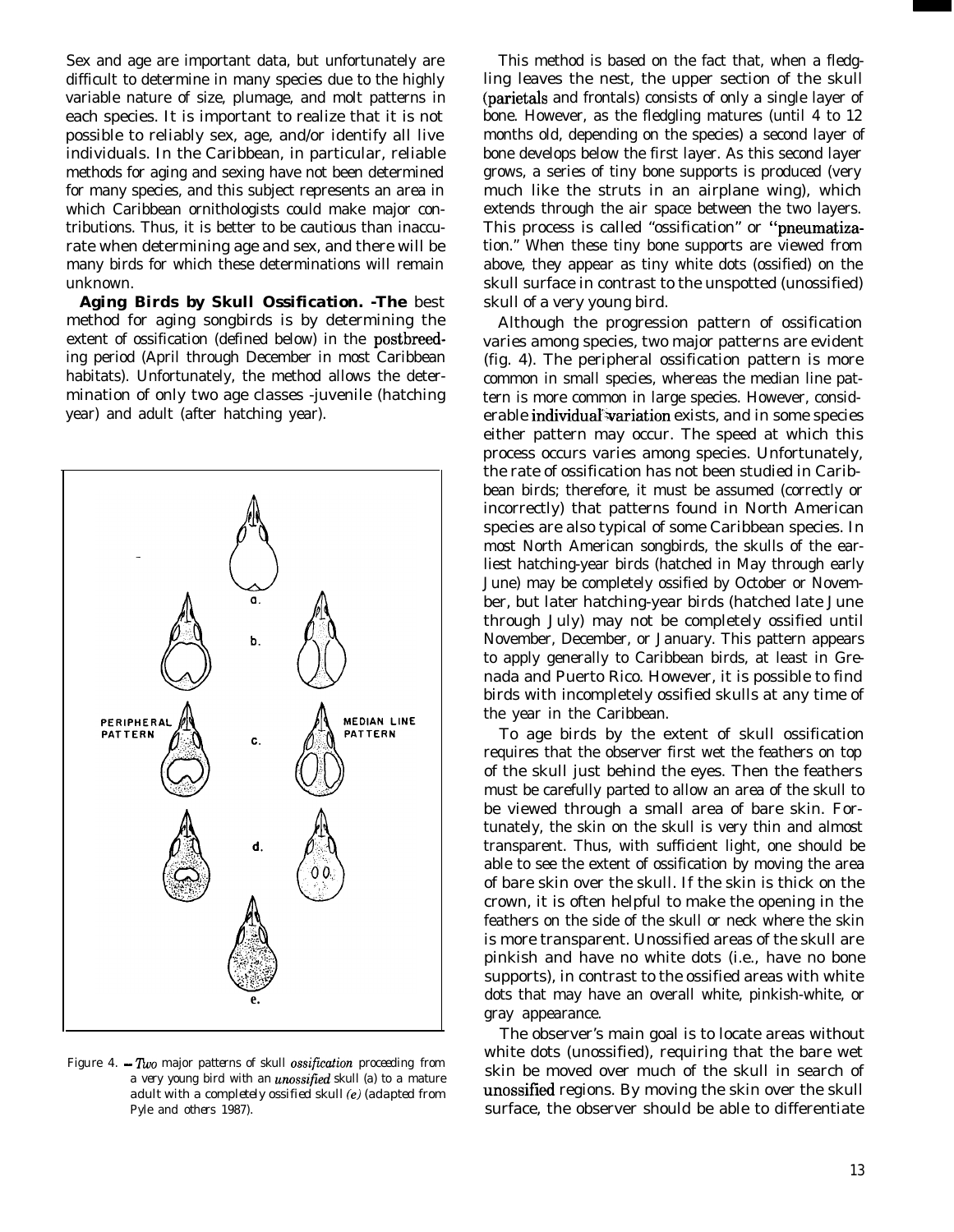between white dots on the skin (which move with the skin) and ossified white dots on the skull (which are stationary when the skin is moved). Except for the youngest fledglings, at least some white dots should be present along the crown midline or the posterior base of the skull (fig. 4). With "advanced" juveniles, the observer must be careful to look for small unossified "windows" on the crown behind the eyes. Care should always be taken to look for these small windows because they are easy to miss. It is often useful to sketch the position and relative size of the unossified windows on the data sheet or in the field notebook. These sketches can contribute to badly needed information on the development of aging criteria for Caribbean species. Some Caribbean species, such as thrashers, may be difficult to age by skull condition because fat on the skull makes it almost impossible to see the skull.

Sex *Determination. -Birds* without sexual differences in size or plumage can usually be sexed by the presence of either a brood patch (mostly females) or cloacal protuberance (males only) during the breeding period. The presence of a brood patch or cloacal protuberance can generally be used to reliably identify the appropriate sex, whereas the absence of either structure cannot be used to determine sex, particularly in the Caribbean where breeding and nonbreeding individuals of many species can be found at any time of the year.

*Brood Patch. -To* transfer body heat effectively to the eggs, females develop a highly vascularized, featherless area on the lower breast and abdomen known as a brood or incubation patch. This enables her to place her bare skin directly on the eggs or young, thereby facilitating heat transfer. Because females do most, if not all, of the incubation and brooding, they have the most highly developed brood patches. Thus, the presence of a substantial brood patch indicates that an individual is a female in most songbirds.

Brood patches begin to form with the loss of abdominal down feathers, 3 to 5 days before the first eggs are laid (Blake 1963). Afterwards, the blood vessels of the area begin to expand, and fluid collects under the skin giving a puffy or swollen appearance, often described as edematous (for the presence of an edema or fluid buildup). Females with this edematous condition are actively incubating eggs or brooding newly hatched young (fig. 5). However, once the nestlings leave the nest, a decrease in 'vascularization and edema occurs, although the patch may remain defeathered for as long as a month or more (until the initiation of prebasic molt). In this postbreeding condition, prior to molt, the female's brood patch skin-often appears grayish and wrinkled. If the female begins another clutch, the process is repeated.

The brood patch can be located by blowing softly to part the feathers on the lower part of the breast and abdomen where the skin condition can be examined.



Figure 5. -Different *stages of brood patch development (adapted fmm Pyle and others 1987).*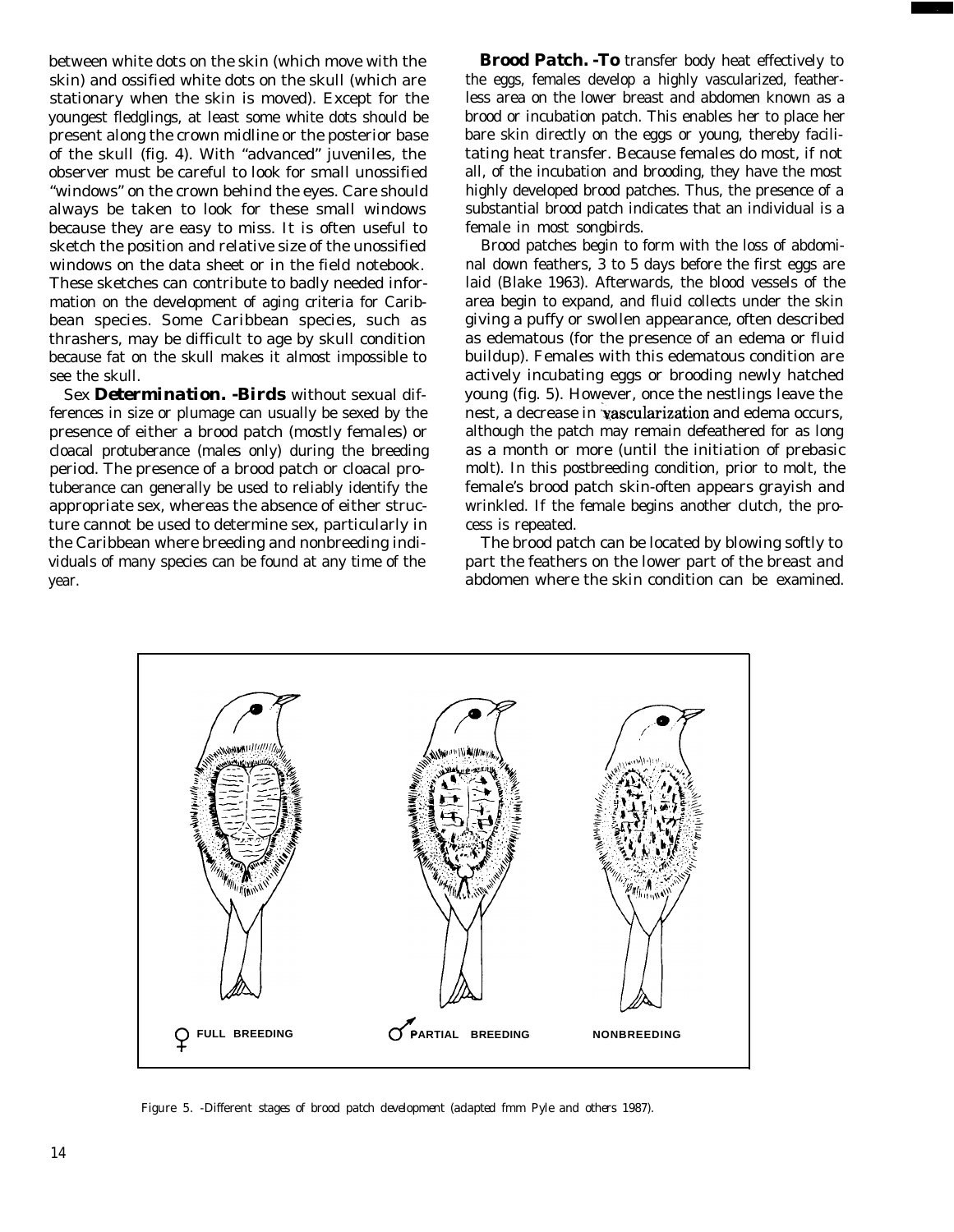Care should be taken in looking for a brood patch because the unwary observer can be easily misled. For example, in hummingbirds and many juvenile songbirds, little or no down occurs on the abdomen. Therefore, they might initially look like females with a brood patch; however, the abdomen is quite smooth with a pink or red coloration. Also, males of some songbird species (e.g., *Myiarchus* flycatchers, vireos, mimids, and a few others [Pyle and others 19871) will incubate or brood and partially develop a brood patch. However, in these cases, male brood patch development is usually incomplete, and may involve slight to moderate feather loss, vascularization, and swelling that rarely reaches the extent developed by females of the same species. The following categories can be used for classifying the brood patch condition:

- 1. No Brood Patch Breast and abdomen with down feathers or with traces of down feathers; skin smooth and not puffy or wrinkled.
- *2.* Smooth Skin-Breast and abdomen with down feathers missing; skin smooth and dark red.
- *3.* Edematous -Breast and abdomen without down feathers and skin puffy or swollen with fluid and increased vascularization evident; represents the peak of incubation.
- *4.* Wrinkled-Breast and abdomen without feathers and skin not swollen; skin has a wrinkled or scaly appearance.

*Cloaca1 Protuberance. -With* the onset of breeding, male songbirds develop external cloaca1 protuberances, or bulbs, which store sperm and facilitate its transfer during copulation. The protuberance is usually apparent from several weeks to several months depending on the species and the number of clutches produced during the breeding period. The protuberance is absent in nonbreeding males.

The cloacal protuberance can be inspected by blowing the feathers apart in the vent region. A welldeveloped protuberance in the male forms at a right angle to the abdomen and tends to be larger at the tip than at the base (fig.  $6$ ). Although females may occasionally show a small protuberance or at least some swelling in the vent region, it rarely attains the size of the male protuberance. For instance, a female in breeding condition may have a swelling that forms a gradual slope on the abdomen (in contrast to the right angle formed in the male) ending with the cloacal opening directed towards the tail. However, females in this condition are usually in full breeding condition with an active brood patch.

With experience, an observer should be able to identify differences in the size of the cloacal protuberance in the male and may wish to describe the size with subjective categories (i.e., none, small, medium, large).

*Molt.* -Very little is known about the sequence and timing of molt (feather replacement) in Caribbean birds, yet this information can be useful for determining age and sex in many species. A common molt pattern in northern temperate songbirds and some Caribbean species involves two molts per year, just before and just after the reproductive period. These molts produce two plumages, the basic plumage (nonbreeding) and the alternate plumage (breeding). The molts that bring about these plumages are the prebasic



Figure 6. -Cloaca1 *protuberances at different stages of development in songbirds: (a) a cloaca1 proturberance at* the peak *of breeding (boxed); (b) different stages of cloaca1 protruberance development shown in profile (adapted from Pyle and others 1987).*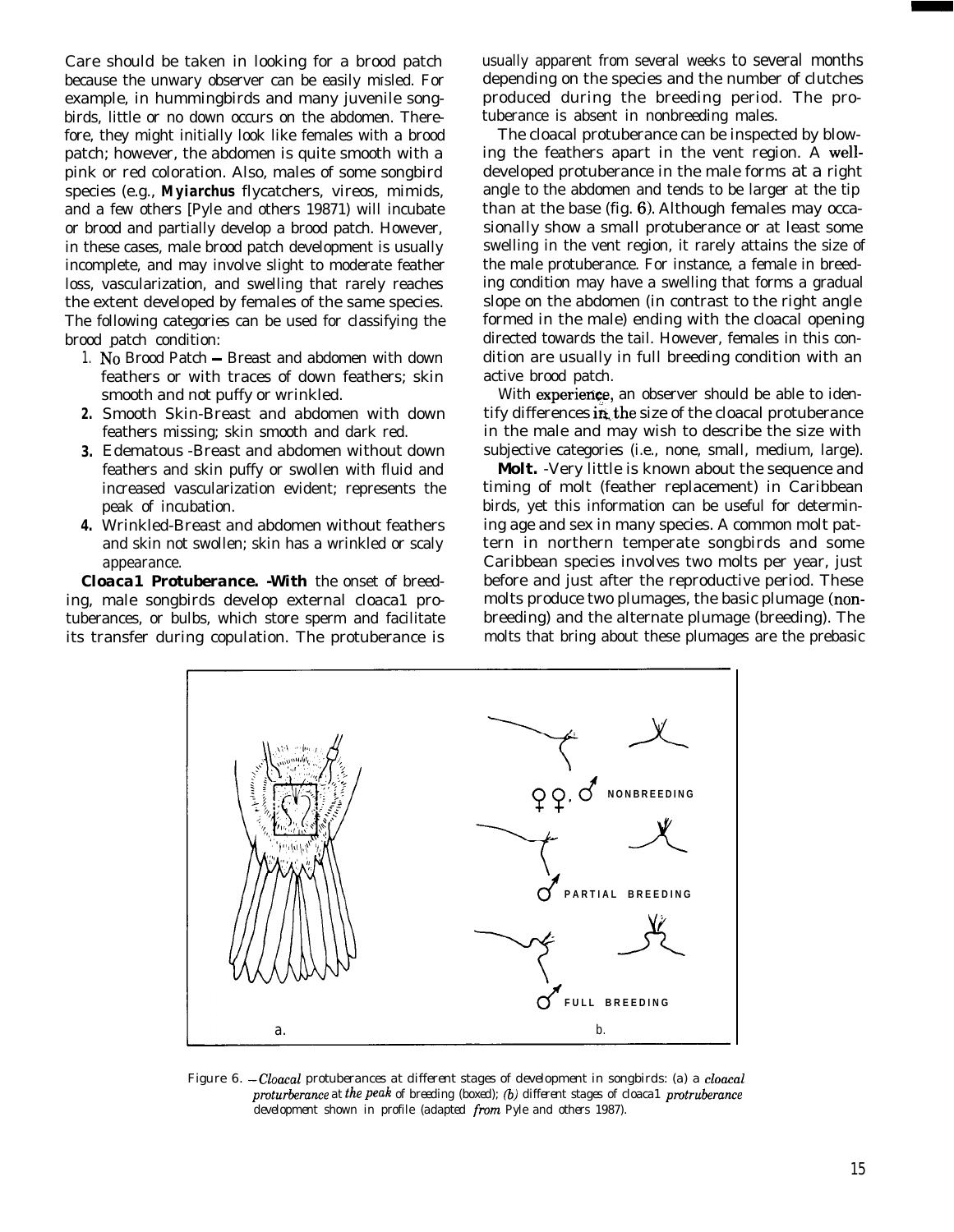molt, which produces the basic plumage at the end of the breeding period, and the prealternate molt, which produces the alternate plumage at the end of the nonbreeding period. All North American songbirds have a prebasic molt, whereas slightly over half have a prealternate molt. Whether this pattern exists for Caribbean species remains to be documented.

Close inspection of a bird's skin, made possible by blowing apart the body feathers, will indicate molting feathers by the presence of a cylindrical sheath around the base of each new feather. The sheath surrounding the molting feather is finally preened off when the feather is fully mature. Thus, the documentation and quantification of body molt simply requires an evaluation of the extent and location of sheathed feathers on a bird's body.

The quantification of body molt usually involves a subjective evaluation of the amount of down or contour feathers sheathed on the body, excluding the wings and tail. A simple three-category scale can be used to quantify this body molt as none, moderate, or heavy. However, the molt of wing and tail feathers (designated as flight feathers) can be evaluated with more precision because the pattern of flight feather molt is usually systematic. Also, it is usually easy to distinguish between new and old flight feathers on a molting individual. To understand and document the pattern of flight feather molt first requires knowledge of the terms used to describe and number these feathers.

Two major groups of flight feathers are recognized on the wing (fig. 7), the primaries and the secondaries ("remiges"). The primaries are the long, outermost feathers attached to the bones of the "hand" and are numbered consecutively from the innermost at the bend of the wing ("wrist-joint") outward to the end of the wing.' Depending on the species, 9 or 10 primary feathers occur on the wing. Pyle and others (1987) summarize the songbirds with 9 and 10 primary feathers per wing. The pattern of primary molt proceeds one feather at a time from the innermost primary (primary number 1) to the outermost primary (primary number 9 or 10, depending on the species) and is symmetrical, occurring simultaneously at the same primary position on both wings. Therefore, primary molt can be recorded by simply noting the primary feather number(s) missing or growing during molt. However, care should be taken to check both wings because feathers are often accidently lost and replaced by an adventitious molt, which is not symmetrical and obviously does not occur seasonally.

The secondaries are the long feathers, on the inner part of the wing, attached to the skin covering the bone of the forearm ("ulna"). The secondaries are numbered in ascending order from the bend of the wing (wristjoint) inward toward the body. Molting of the secondaries also follows this sequence, one feather at a time, except for the three innermost secondaries ("tertials"), which tend to be molted concurrently with the longer



Figure I. *-An example of* a *wing during molt, with p indicatingprimary feather (pp forprimaries), s for secondary feather (ss for secondaries), terts for tertials. In this example, primary number* **6** *and secondary number 3 are molting (adapted from Pyle and others 1987).*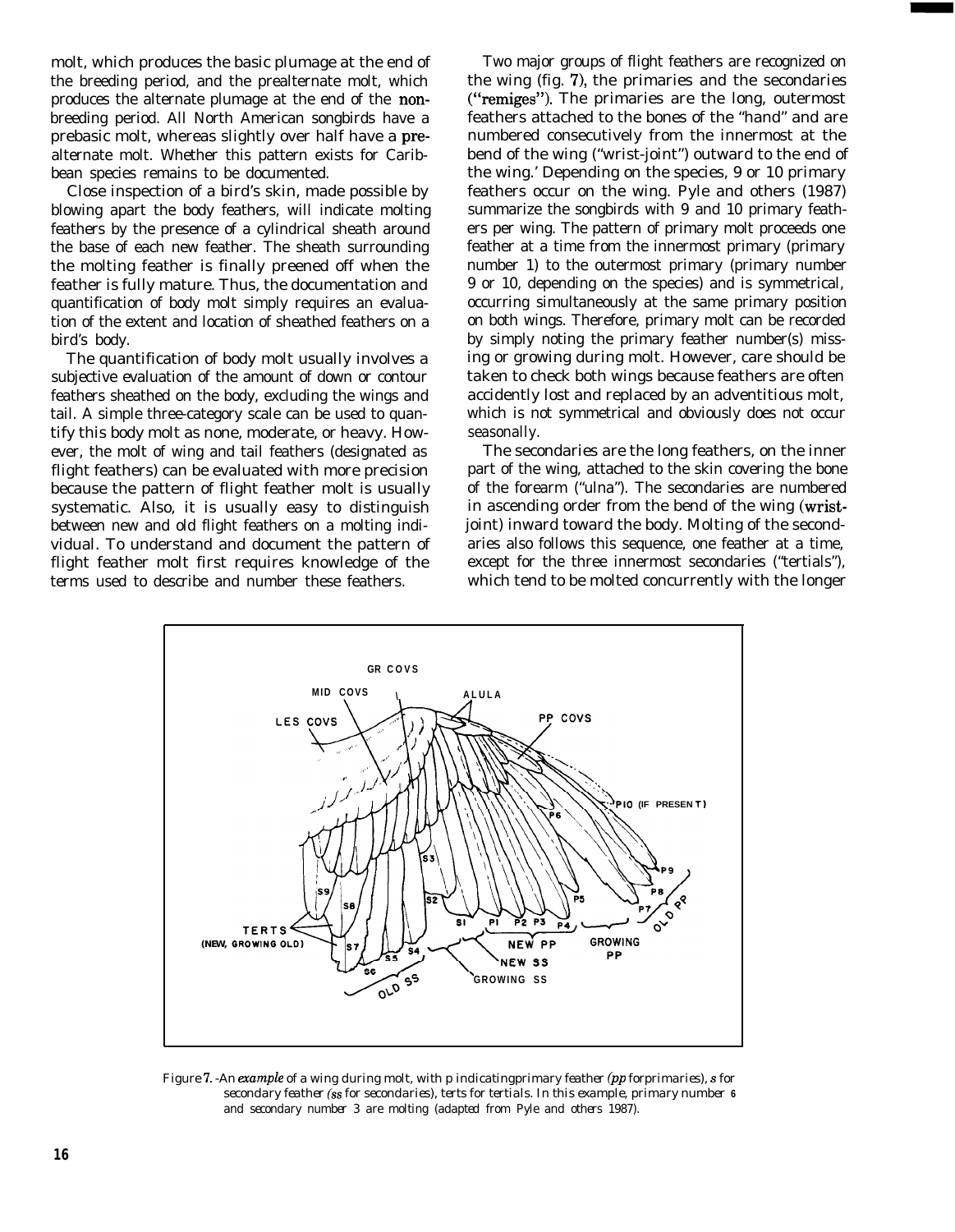secondaries. As with the molt of the primaries, molt of secondaries can be recorded by noting the number of the molting secondary feather, with a check to see if the molt is symmetrical.

The tail feathers ("rectrices") are numbered in pairs, beginning with the innermost pair (designated as number 1) and proceeding outward in both directions to number 5 or number 6, depending on the species. In other words, the numbering is symmetrical from the innermost pair of feathers ascending to the outermost feathers. The pattern of tail molt varies among species, with the innermost (number 1) feathers sometimes molting simultaneously with the body molt in some juveniles. The remaining rectrices molt symmetrically from the innermost (number 2) to the outermost feathers (number 5 or number 6). Tail molt can be quantified by recording the number of the molting feather.

In summary, molting can be recorded by evaluating the extent and amount of molting feathers on the body and the feather number of the molting flight feathers. More details on molting and its quantification can be found in Ginn and Melville (1983). Not only is basic information needed on molt patterns by age and sex for many Caribbean species, but information on the timing of molt will contribute to the understanding of the annual cycle of the bird species, as demonstrated in the Jamaican avifauna by Diamond (1974).

*Body Fat. -An* evaluation of the amount of body fat on a bird can provide an indication of the bird's condition. Low fat levels may reveal periods of stress, low food supplies, and other conditions that indicate the viability of an individual. Fat levels vary most in migratory species and are at their highest levels just before migration. Fat, when present, is visibly deposited in the abdomen and the furcula ("wishbone"). Fat deposits can range in color from orange white, yellow white, to off white and generally contrast with the deep red of the pectoral muscle or the dark-colored viscera of the abdomen.

Fat in the furcula region can be inspected by parting the feathers in the region where the neck protrudes from the body. A depression (furcular or interclavicular region) is formed between the attachments of the breast (pectoralis) muscles to the furculum and the coracoids, forming a "V" running toward the spinal cord. Fat in this region can be subjectively ranked into categories from some to a lot. A scale of 0 to 4 is adequate for most Caribbean birds, which would modify the fat categories as described in Ralph and others (1993) (table 3).

**Other Measurements.** -A diversity of measurements can be made from captured birds as described in detail by Pyle and others (1987) and summarized in figures 8 through 11. Some measurements can be especially valuable in helping to determine the age or sex of certain species. For example, in many birds, the males of a particular population will tend to be larger

Table 3.-F& *categories for Caribbean birds (adapted from Ralph and others [1993])*

| Fat Class      | Furculum                                                                                               | Abdomen                                             |
|----------------|--------------------------------------------------------------------------------------------------------|-----------------------------------------------------|
| $\theta$       | No fat, region concave                                                                                 | No fat                                              |
| 1              | Trace of fat in scattered<br>patches, region deeply<br>concave. furculum less than<br>5 percent tilled | None or a trace of<br>fat                           |
| $\overline{2}$ | Thin layer of fat, furculum<br>less than 33 percent tilled                                             | Trace or thin layer<br>of fat                       |
| 3              | Fat in small patches,<br>furculum 50 percent tilled                                                    | Small patches of<br>fat, not covering<br>some areas |
| 4              | Fat level with clavicles,<br>furculum 66 percent filled                                                | Covering pad of<br>fat, slightly<br>mounded         |
| 5              | Region slightly bulging                                                                                | Region well<br>mounded                              |

than females of that population. Thus, measurements of wing length, tarsal length, and weight can be quite useful. When these measurements are included with estimates of fat, the body size of the bird can help to provide an indication of its health.

It is important that measurements be taken in a standardized way, particularly when used to determine the age and sex of individuals. Weight is probably the simplest measurement and can be taken with a  $Pesola^{\circledast}$ spring scale and a light cloth bag of known weight for holding the bird while suspended. For other standard measurements, refer to either Svensson (1984) or Pyle and others 0987); at least one of these publications should be a standard part of all netting and banding kits, even in the Caribbean.

#### **'Ihpe-Recorded Playback**

To attract quiet or secretive species, it is often useful to play a tape-recording of their songs or call notes in the appropriate habitat. This technique is particularly valuable for counting a particular rare species. The tape-recorded playback can be combined with point counts or transects, although censuses that use playback cannot be compared with censuses that do not use playback. One simple playback design involves playing a tape of the vocalizations at the natural rate for 5 minutes followed by 5 minutes of silence in which individuals are counted. This technique could be used at each individual point count or while walking slowly on a transect. If playbacks are done in a consistent manner, they can be used for both survey and monitoring purposes because they provide an index of abundance (but not an actual measurement of density). In the Caribbean, tape playback has been used to survey the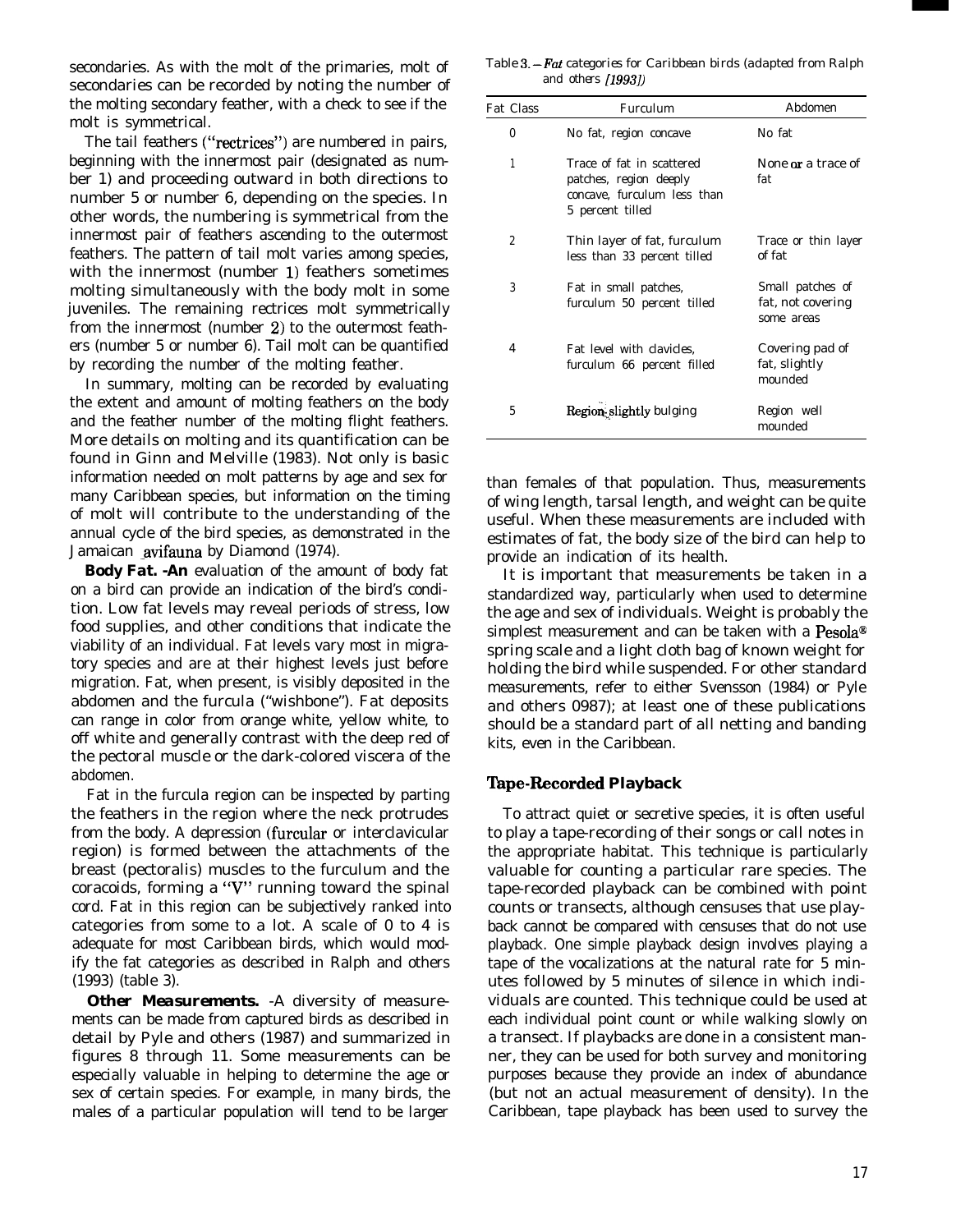

*Figure 8. -Methods of measuring wing length:* a. *an appropriate hold for obtaining the measurement; b. two different techniques for obtaining wing measurements (wing chord on left; flattened wing on right). The wing chord is the most commonly used measurement (adapted from Pyle and others 1987).*



Figure 9. *-An accepted method of measuring the tail involves inserting a ruler between the central tail features (rectrices) and guiding the ruler up against the body surface to obtain the maximum reading of tail length (adapted from Pyle and others 1987).*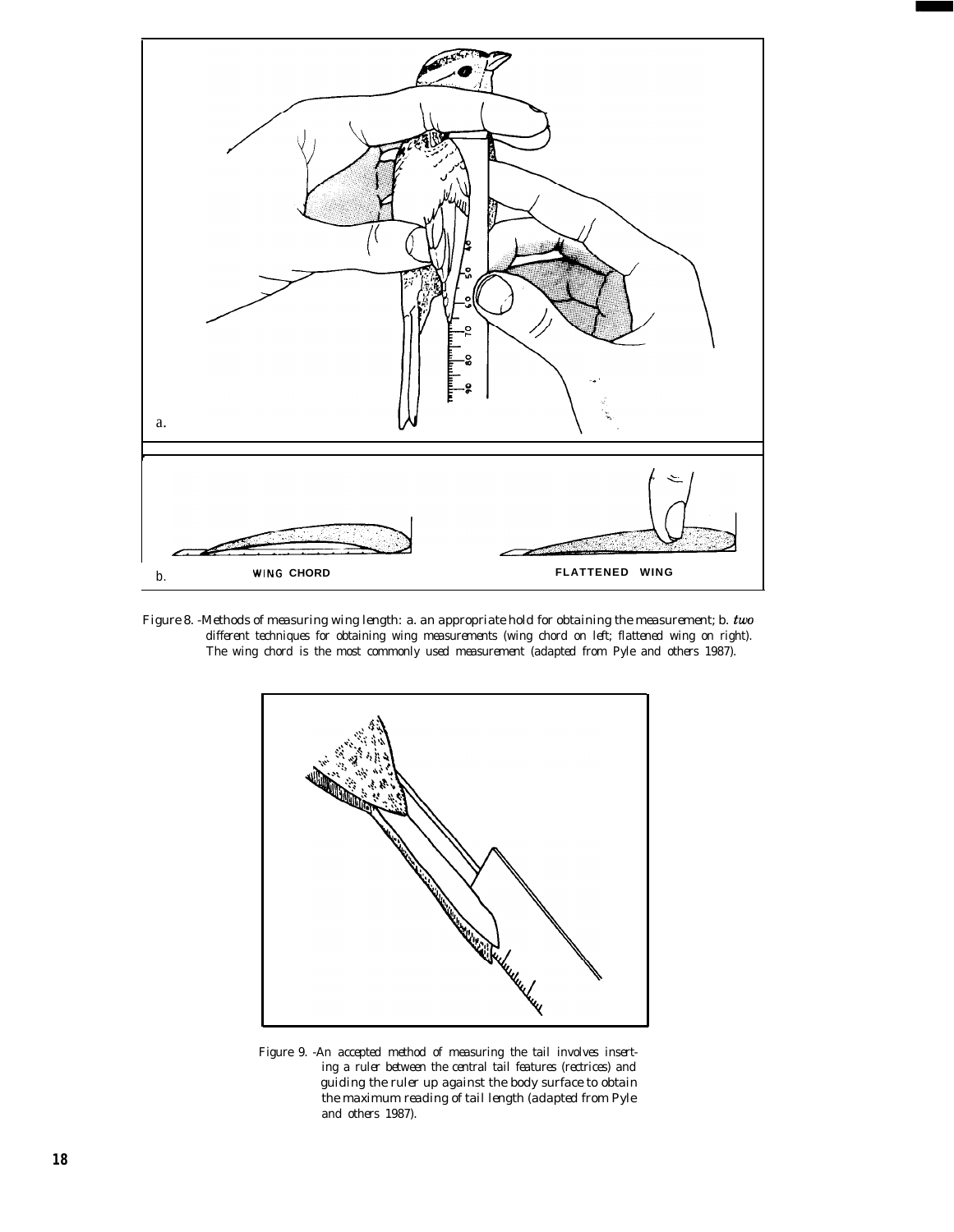

Figure *lO.-The culmen and exposed culmen are two standard measures for bill length The culmen (a.) is measured from the anterior end of the nostril to the end of the bill, whereas the exposed culmen (b.) is measured from the edge of the feathering at the base of the bill to the bill tip (adapted from Pyle and others 1987).*



Figure 11. *-Ends of the tarsus used to obtain* a *measurement of tarsal length, which is best done with calipers (adapted from Pyle and others 1987).*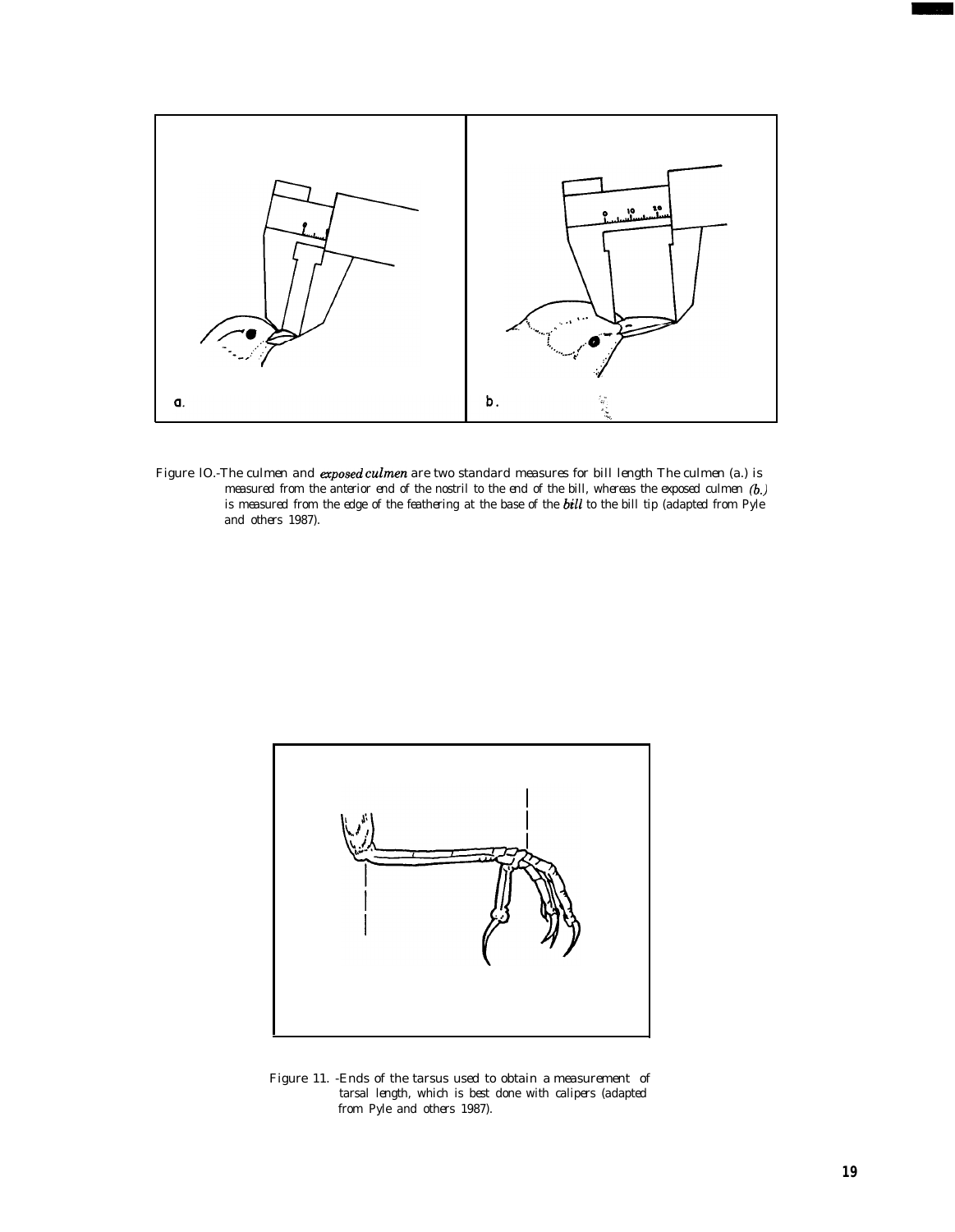distribution of the endemic Grenada dove, Leptotila *wellsi,* (Blockstein 1988) and to assess the populations of several endemic bird species on Jamaica in the aftermath of a major hurricane (Varty 1991).

Playback can often be used to capture territorial birds. For example, a portable speaker can be placed beneath a net and used to attract an individual into the net. This method requires a speaker attached to a long cable that runs to a tape recorder operated by a hidden observer several meters from the net. As described by Holmes and Sherry (1989), the method was very effective for capturing wintering migrants in Jamaica.

Tape-recorded songs of many Caribbean species can be obtained from the acoustical lab of the Cornell Laboratory of Ornithology, 159 Sapsucker Woods Road, Ithaca, NY 14850, U.S.A. (telephone 607-254-2441) Information and equipment for field recordings and playback can be obtained from Saul Mineroff Electronics, Inc., 946 Downing Road, Valley Stream, NY 11580, U.S.A. (telephone 516-825-4702).

## **LITERATURE CITED**

- Askins, Robert A.; Ewert, David N. 1991. Impact of Hurricane Hugo on bird populations in Virgin Islands National Park. Biotropica. 23: 481-487.
- Baillie, S.R.; Green, R.E.; Boddy, M.; Buckland, S.T. 1986. An evaluation of the constant efforts sites scheme. Hertshire, UK: British Trust for Ornithology; report of the constant effort sites review group to the ringing committee of the British Trust for Ornithology. [Number of pages unknown].
- Blake, C. 1963. The brood patch. Eastern Bird Banding Association Workshop Manual. 2: 8-9.
- Bleitz, D. 1970. Mist nets and their use. Inland Bird Banding News. 42: 1-15.
- Blockstein, David. 1988. Two endangered birds of Grenada, West Indies. Caribbean Journal of Science. 24: 127-136.
- Burnham, K.P.; Anderson, D.R.; Laake, J.L. 1980. Estimation of density from line transect sampling of biological populations. Wildlife Monographs. 72: l-202.
- Collar, N.J.; Andrew, P. 1988. Birds to watch. ICBP Tech. Pub. No. 8. Cambridge, UK. Page Brothers (Norwich), Ltd. 303 p.
- Cox, George W.; Ricklefs, Robert E. 1977. Species diversity and ecological release in Caribbean land bird faunas. Oikos. 28: 113-122.
- Cruz, Alexander; Delannoy, Carlos A. 1984. Ecology of the elfin woods warbler *(Dendmica angelae).* 1: Distribution, habitat usage, and population densities. Caribbean Journal of Science. 20: 89-96.
- Diamond, Anthony W. 1974. Annual cycles in Jamaican forest birds. Journal of Zoology. 173: 277-301.
- Emlen, John T. 1971. Population densities of birds derived from transect counts. Auk. 88: 323-342.
- Emlen, John T. 1977a. Land bird communities of Grand Bahama Island: The structure and dynamics of an avifauna. Ornithological Monographs. 24: 1– 129.
- Emlen, John T. 1977b. Estimating breeding season bird densities from transect counts. Auk. 94: 455- 468.
- Faaborg, John R.; Arendt, Wayne J. 1985. Wildlife assessments in the Caribbean. Rio Piedras, PR: U.S. Department of Agriculture, Forest Service, Southern Forest Experiment Station, Institute of Tropical Forestry. 220 p.
- Faaborg, John R.; Arendt, Wayne J. 1991. Long-term declines in winter resident warblers in a Puerto Rican dry forest. American Birds. 43: 1,226-1,230.
- Faaborg, John R.; Arendt, Wayne J.; Kaiser, Mark S. 1984. Rainfall correlates of bird population fluctuations in a **Puerto** Rican dry forest. The Wilson Bulletin. 96: 575-593.
- Ginn, H.B.; Melville, D.S. 1983. Moult in birds. Guide No. 19. Hertfordshire, UK: British Trust for Ornithology. 26 p.
- Holmes, Richard T.; Sherry, Thomas W.; Reitsma, Leonard. 1989. Population structure, territoriality and overwinter survival of two migrant warbler species in Jamaica. Condor. 91: 545-561.
- Hutto, Richard L.; Pletschet, Sandra M.; Hendricks, Paul. 1986. A fixed-radius point count method for nonbreeding and breeding season use. Auk. 103: 593-602.
- Lack, David. 1976. Island biology. Cambridge, UK: Cambridge University Press. 445 p.
- Lack, David; Lack, Andrew. 1973. Birds on Grenada. Ibis. 115: 53-59.
- Lack, David; Lack, Edward; Lack, Paul; Lack, Andrew. 1973. Birds on St. Vincent. Ibis. 115: 46-52.
- Manuwal, David A.; Carey, Andrew B. 1991. Methods for measuring populations of small, diurnal forest birds. Gen. Tech. Rep. PNW-278. Portland, OR: U.S. Department of Agriculture, Forest Service, Pacific Northwest Research Station. 23 p.
- Pardieck, Keith; Waide, Robert B. 1992. Mesh size as a factor in avian community studies using mist nets. Journal of Field Ornithology. 63: 250-255.
- Pashley, David N.; Martin, Robert P. 1988. The contribution of Christmas bird counts to knowledge of the winter distribution of migratory warblers in the Neotropics. American Birds. 42: 1,164-1,176.
- Pyle, Peter; Howell, Steve N.G.; Yunick, Robert P.; DeSante, David F. 1987. Identification guide to North American Passerines. Bolinas, CA: Slate Creek Press. [Number of pages unknown].
- Ralph, C. John. 1967. Taking data at a banding station. In: Western bird-banding workshop manual. Bolinas, CA: Western Bird-banding Association,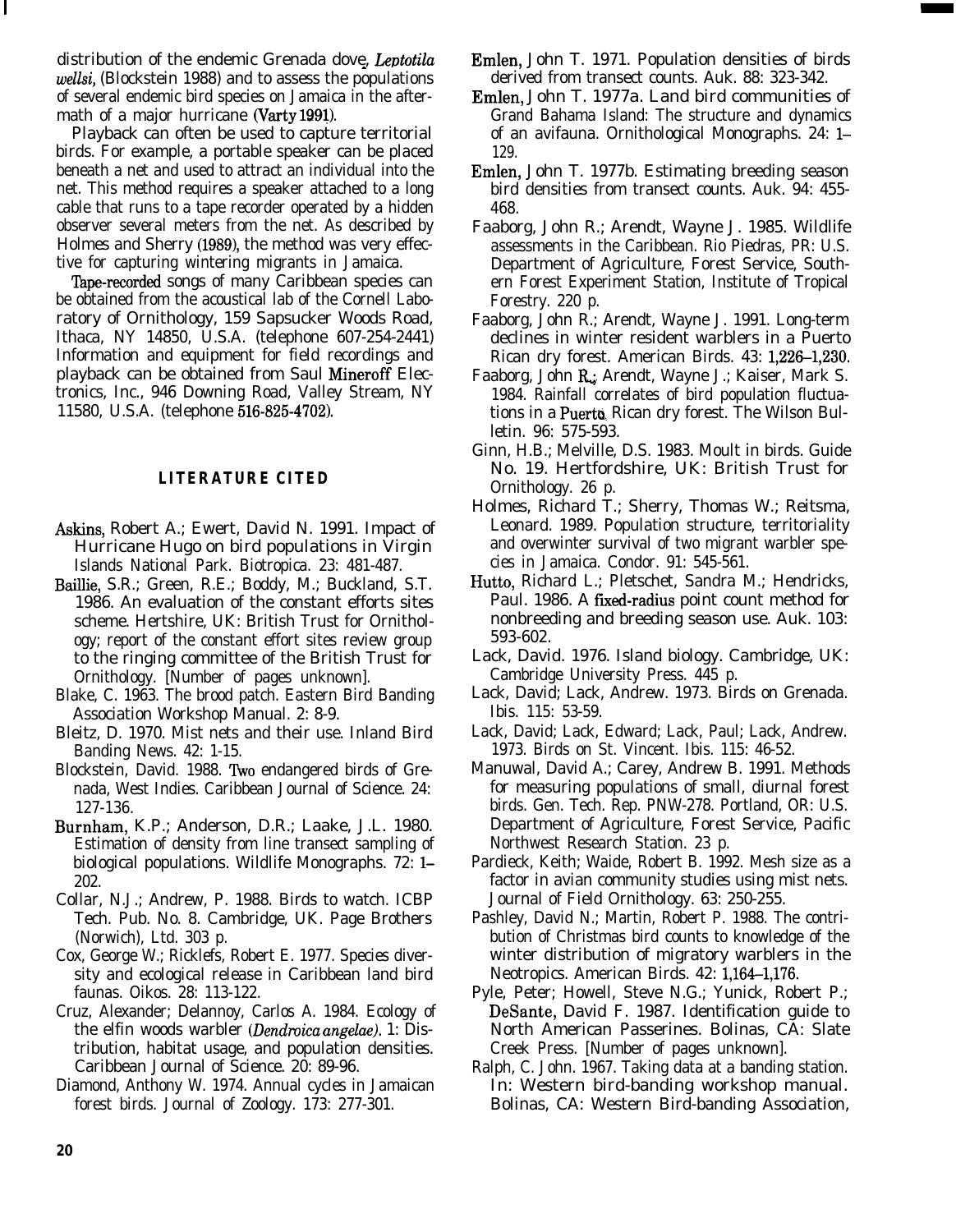Point Reyes Bird Observatory. [Number of pages unknownl.

- Ralph, C. John. 1988. A brief guide to banding birds. In: Western bird-banding Association workshop manual. Arcata, CA: Western Bird-Banding Association, Humboldt Bay Bird Observatory. [Number of pages unknown].
- Ralph, C. John; Geupel, Geoffrey R.; Pyle, Peter [and others]. 119931. Field methods for monitoring landbirds. Portland, OR: U.S. Department of Agriculture, Forest Service, Pacific Northwest Research Station. 41 p.
- Recher, Harold F. 1970. Population density and seasonal changes of the avifauna in a tropical forest before and after gamma irradiation. In: Odum, H.T.; Pigeon, R.F., eds. A tropical rainforest. Springfield, VA: U.S. Department of Commerce, National Technical Information Services: E69-E93.
- Reynolds, R.T.; Scott, J.M.; Nussbaum, R.A. 1980. A variable circular-plot method for estimating bird numbers. Condor. 82: 309-313.
- Rivera-Milan, Frank F. 1992. Distribution and relative abundance patterns of Columbids in Puerto Rico. Condor. 94: 224-238.
- Shreve, A. 1965. Preventing net casualties. Eastern Bird Banding Association Workshop Manual. 4: 1-22.
- Snyder, Noel F.R.; Wiley, James W.; C.B. Kepler, Cameron B. 1987. The parrots of Luquillo: natural history and conservation of the Puerto Rican Parrot. Los Angeles: Western Foundation of Vertebrate Zoology. 384 p.
- Svensson, L. 1984. Identification guide to European Passerines. Stockholm: Svensson. 279 p.
- Terborgh, John; Faaborg, John. 1973. Turnover and ecological release in the avifauna of Mona Island, Puerto Rico. Auk. 90: 759-779.
- Terborgh, John; Faaborg, John; Brockmann, Jane. 1978. Island colonization by Lesser Antillean birds. Auk. 95: 59-72.
- Varty, Nigel. 1991. The status and conservation of Jamaica's threatened and endemic forest avifauna

and their habitats following Hurricane Gilbert. Bird Conservation International. 1: 135-151.

- Verner, Jared. 1985. Assessment of counting techniques. Current Ornithology. 2: 247-302.
- Vilella, F.; Zwank, P.J. 1987. Density and distribution of the Puerto Rican Nightjar in the Guayanilla Hills. Caribbean Journal of Science. 23: 238-242.
- Waide, Robert B. 1991. The effect of Hurricane Hugo on bird populations in the Luquillo Experimental Forest. Biotropica. 23: 475-480.
- Waide, Robert B.; Narins, Peter M. 1988. Tropical forest bird counts and the effect of sound attenuation. Auk. 105: 296-302.
- Wauer, Roland H.; Wunderle, Joseph M., Jr. 1992. The effect of Hurricane Hugo on bird populations on St. Croix, U.S. Virgin Islands. The Wilson Bulletin. 104: 656-669.
- Wunderle, Joseph M., Jr. 1985. An ecological comparison of **the** avifauna of Grenada and Tobago, West Indies. The Wilson Bulletin. 97: 356-365.
- Wunderle, Joseph M., Jr. 1992. Sexual habitat segregation in wintering black-throated blue warblers in Puerto Rico. In: Hagan, J.; Johnston, D.P., eds. Ecology and conservation of Neotropical migrant landbirds. Washington, DC: Smithsonian Institution: 299-307.
- Wunderle, Joseph M., Jr.; Diaz, Ariel; Velasquez, Iris; Scharron, Rafael. 1987. Forest openings and the distribution of understory birds in a Puerto Rican rainforest. The Wilson Bulletin. 99: 22-37.
- Wunderle, Joseph M., Jr.; Lodge, D. Jean; Waide, Robert B. 1992. The short-term effects of Hurricane Gilbert on terrestrial bird populations on Jamaica. Auk. 109: 148-166.

## **FOR FURTHER INFORMATION**

Publications cited here are part of the library collection at the International Institute of Tropical Forestry, U.S. Department of Agriculture, Forest Service, Call Box 25000, Rio Piedras, PR 00928-2500, U.S.A.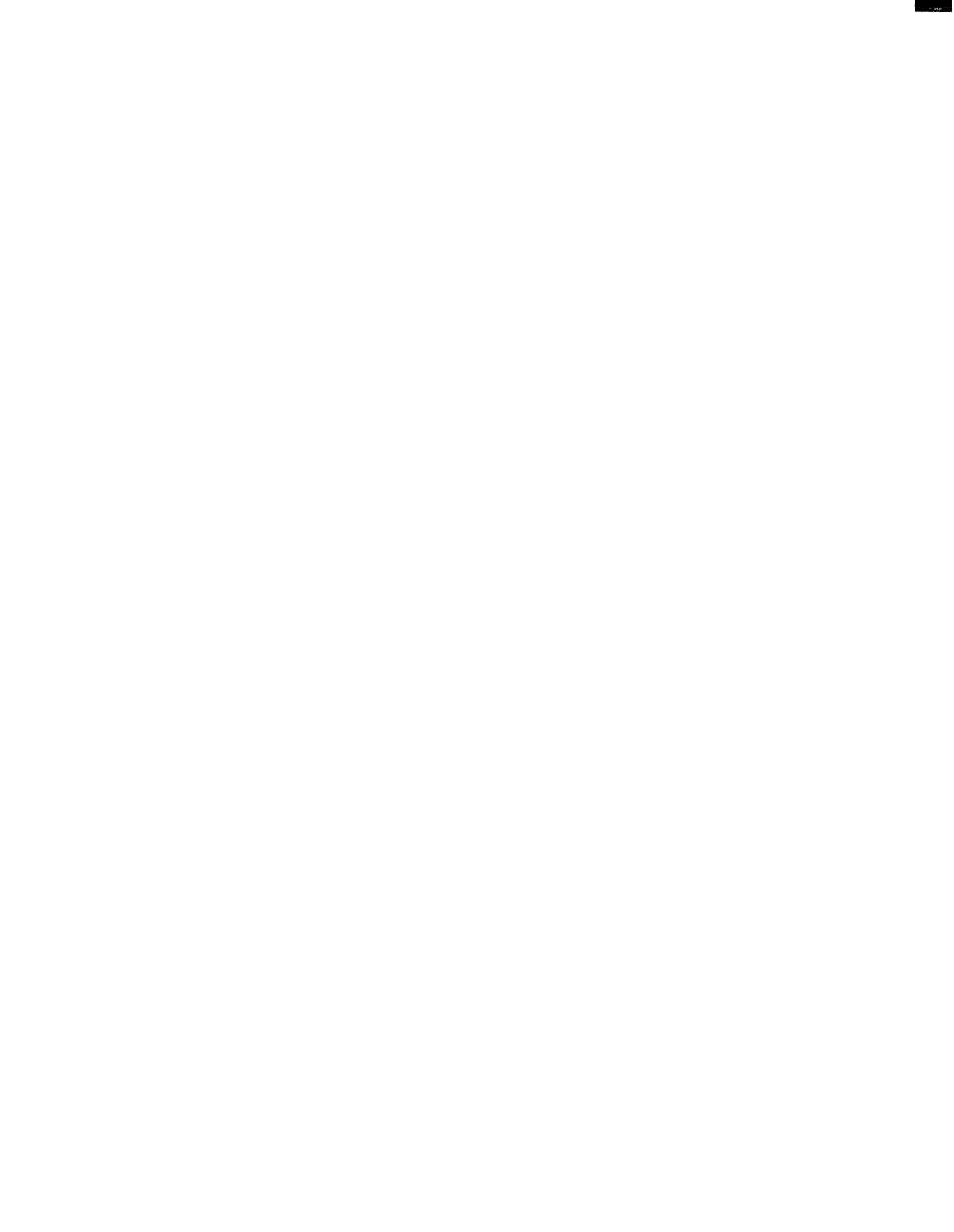# **Appendix**

Examples of field data sheets are shown for **fixed-raduis** point count  $(25 \text{ m})$ , strip transects (25 m on each side of transect), and banding data.

 $\mathcal{L}_{\mathbf{x}_i}$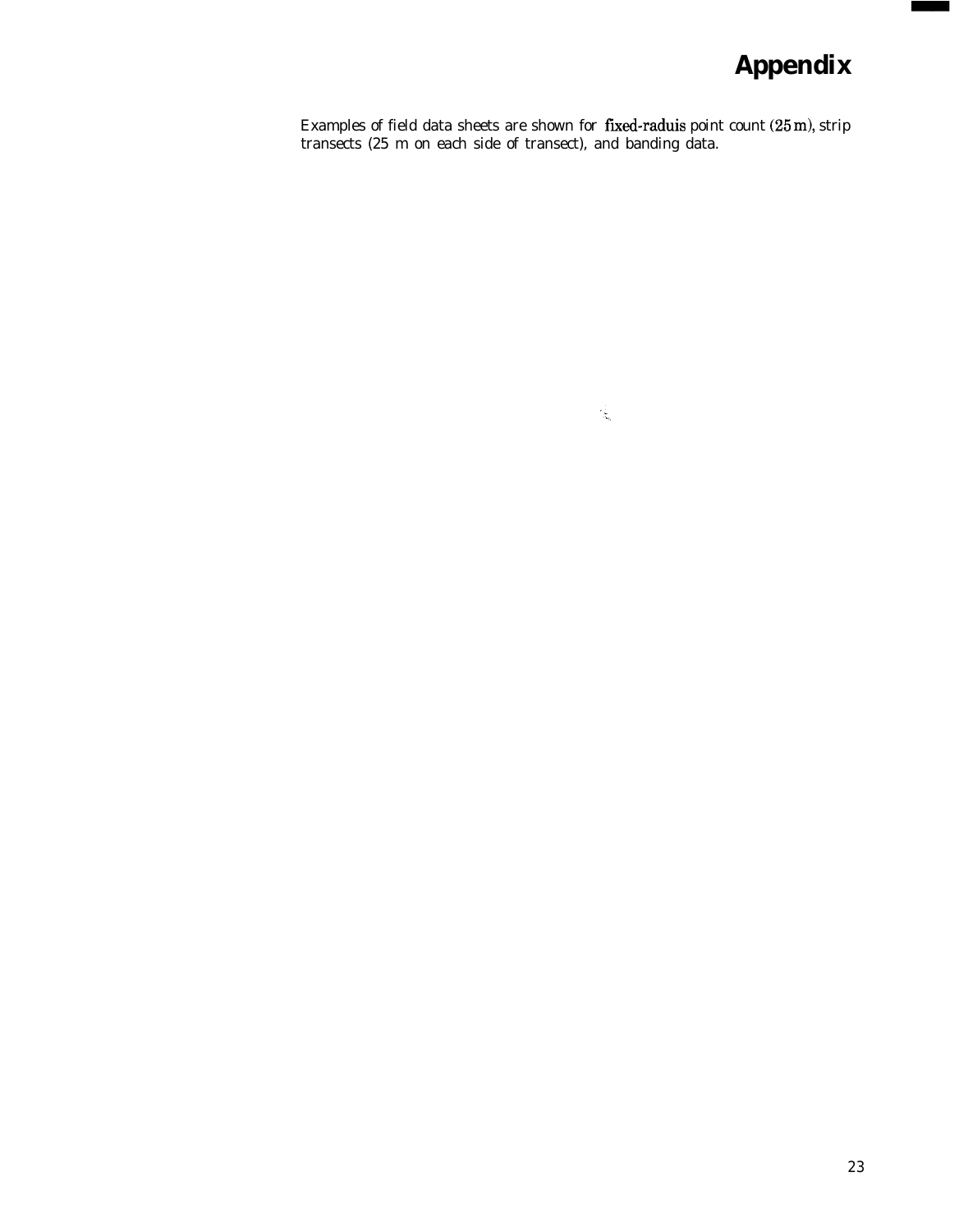# **FIXED-RADIUS POINT COUNT DATA SHEET**

Date\_\_\_\_\_\_\_\_\_\_\_\_Location \_\_\_\_\_\_\_\_\_\_\_\_\_\_\_\_\_\_\_\_\_\_\_\_\_Weather\_\_\_\_\_\_\_\_\_\_\_\_\_\_\_\_\_\_\_\_\_\_\_

Observer\_\_\_\_\_\_\_\_\_\_\_\_\_\_

| Species |  | Ti <u>me</u>   Ti <u>me</u>   Ti <u>me</u>   Ti <u>me</u><br>$\frac{1}{2}$ 25m $\frac{1}{2}$ 25m $\frac{1}{2}$ 25m $\frac{1}{2}$ 25m $\frac{1}{2}$ 25m $\frac{1}{2}$ 25m $\frac{1}{2}$ 25m |  |
|---------|--|--------------------------------------------------------------------------------------------------------------------------------------------------------------------------------------------|--|
|         |  |                                                                                                                                                                                            |  |
|         |  | terni<br>Sa                                                                                                                                                                                |  |
|         |  |                                                                                                                                                                                            |  |
|         |  | $\tilde{\phantom{a}}$                                                                                                                                                                      |  |
|         |  |                                                                                                                                                                                            |  |
|         |  |                                                                                                                                                                                            |  |
|         |  |                                                                                                                                                                                            |  |
|         |  |                                                                                                                                                                                            |  |
|         |  |                                                                                                                                                                                            |  |
|         |  |                                                                                                                                                                                            |  |
|         |  |                                                                                                                                                                                            |  |
|         |  |                                                                                                                                                                                            |  |
|         |  |                                                                                                                                                                                            |  |
|         |  |                                                                                                                                                                                            |  |
|         |  |                                                                                                                                                                                            |  |
|         |  |                                                                                                                                                                                            |  |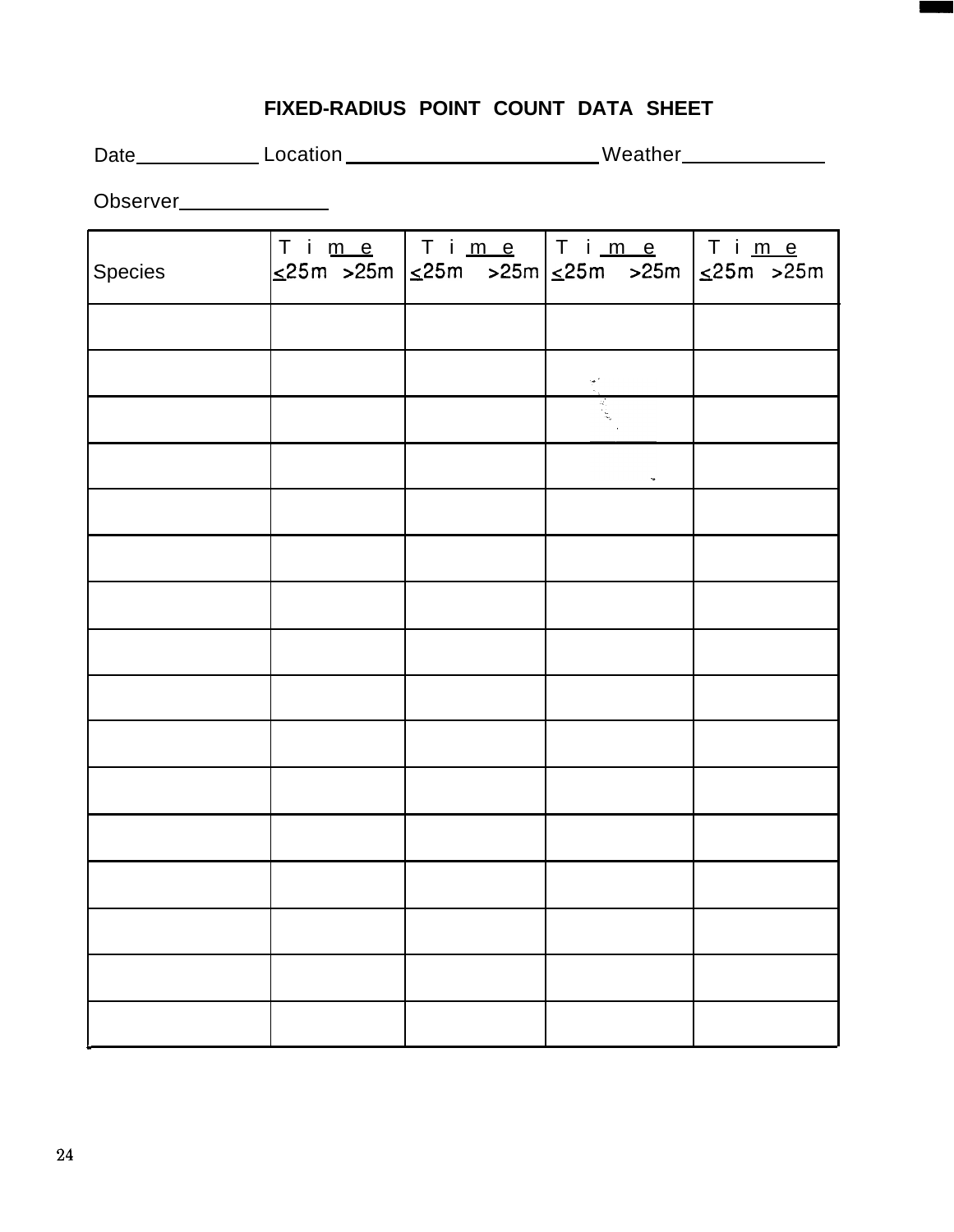|                                      |                                  |  | Date_____________Location____________________________Weather____________________ |                                                   |                           |  |  |  |  |
|--------------------------------------|----------------------------------|--|----------------------------------------------------------------------------------|---------------------------------------------------|---------------------------|--|--|--|--|
| $Transect # \_\_$<br>Length_________ |                                  |  | Transect#                                                                        | Transect $#$ $\_\_$<br>Length <sub>________</sub> |                           |  |  |  |  |
| <b>Species</b>                       | Time ________<br>$\leq$ 25m >25m |  | $Time$ $\qquad \qquad \qquad$                                                    | $\leq$ 25m >25m                                   | Time<br>$\leq$ 25m $>$ 25 |  |  |  |  |
|                                      |                                  |  |                                                                                  |                                                   |                           |  |  |  |  |
|                                      |                                  |  |                                                                                  |                                                   |                           |  |  |  |  |
|                                      |                                  |  |                                                                                  |                                                   |                           |  |  |  |  |
|                                      |                                  |  |                                                                                  |                                                   |                           |  |  |  |  |
|                                      |                                  |  |                                                                                  |                                                   |                           |  |  |  |  |
|                                      |                                  |  |                                                                                  |                                                   |                           |  |  |  |  |
|                                      |                                  |  |                                                                                  |                                                   |                           |  |  |  |  |
|                                      |                                  |  |                                                                                  |                                                   |                           |  |  |  |  |
|                                      |                                  |  |                                                                                  |                                                   |                           |  |  |  |  |
|                                      |                                  |  |                                                                                  |                                                   |                           |  |  |  |  |

# **STRIP TRANSECT DATA SHEET**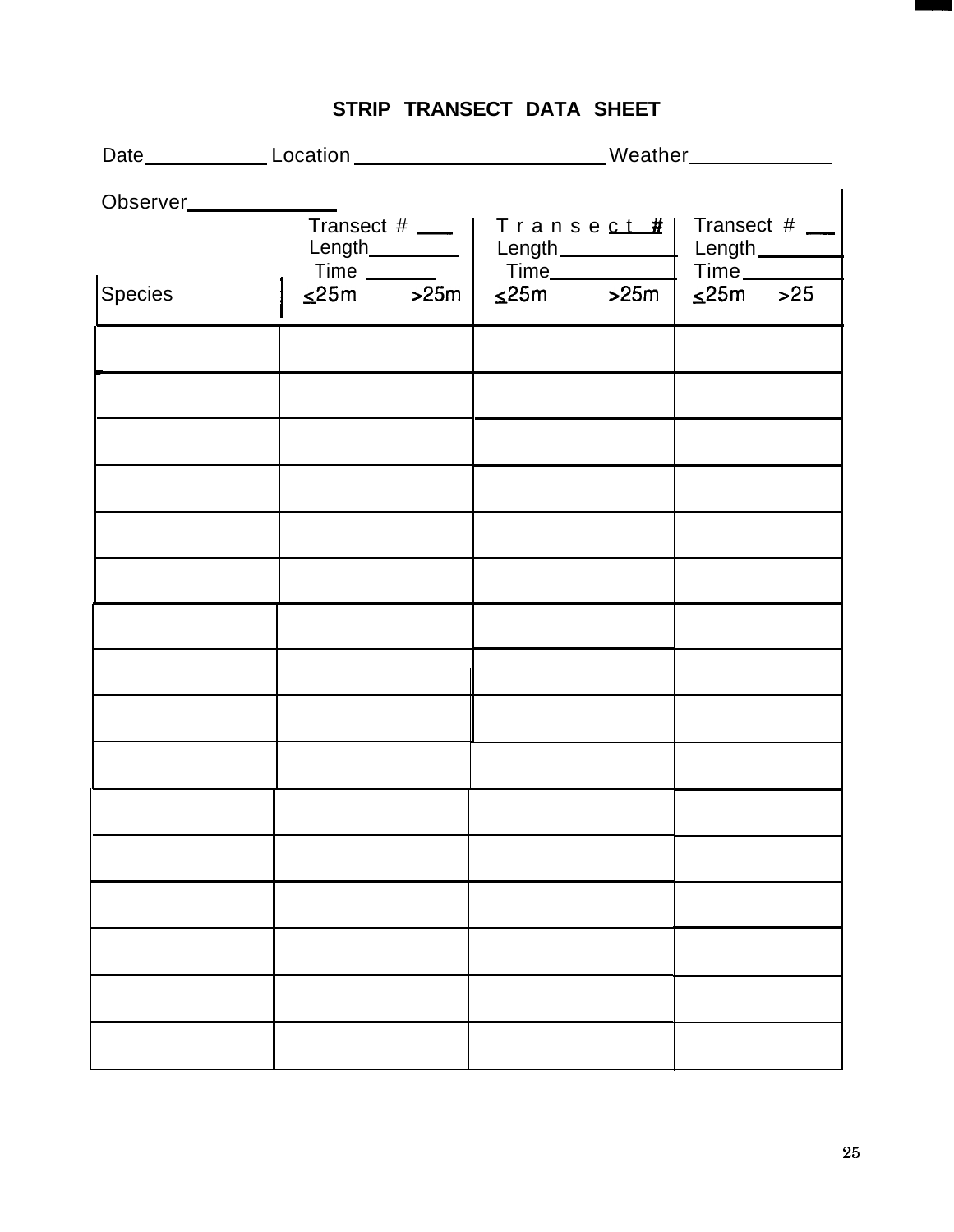|  |  |  | <b>BANDING RECORD - Individual</b> Species |  |
|--|--|--|--------------------------------------------|--|
|--|--|--|--------------------------------------------|--|

| BANDING RECORD - Individual Species                                                                                                                                                                             |  |  |  |  |  |  |  |                      |  |  |            |
|-----------------------------------------------------------------------------------------------------------------------------------------------------------------------------------------------------------------|--|--|--|--|--|--|--|----------------------|--|--|------------|
| Scientific Name <b>ACU Number</b> Moraldon Mumber Moraldon Mumber Moraldon Mumber Moraldon Mumber Moraldon Mumber Moraldon Mumber Moraldon Mumber Moraldon Mumber Moraldon Mumber Moraldon Mumber Moraldon 1999 |  |  |  |  |  |  |  |                      |  |  |            |
| Common Name                                                                                                                                                                                                     |  |  |  |  |  |  |  |                      |  |  | $\sim 100$ |
| Band Number] Color Com.   Age Sex Wing Tail Tars. Bill Wgt. Fat Molt   Date                                                                                                                                     |  |  |  |  |  |  |  |                      |  |  |            |
|                                                                                                                                                                                                                 |  |  |  |  |  |  |  |                      |  |  |            |
|                                                                                                                                                                                                                 |  |  |  |  |  |  |  |                      |  |  |            |
|                                                                                                                                                                                                                 |  |  |  |  |  |  |  |                      |  |  |            |
|                                                                                                                                                                                                                 |  |  |  |  |  |  |  |                      |  |  |            |
|                                                                                                                                                                                                                 |  |  |  |  |  |  |  |                      |  |  |            |
|                                                                                                                                                                                                                 |  |  |  |  |  |  |  |                      |  |  |            |
|                                                                                                                                                                                                                 |  |  |  |  |  |  |  | $\tilde{\mathbf{v}}$ |  |  |            |
|                                                                                                                                                                                                                 |  |  |  |  |  |  |  |                      |  |  |            |
|                                                                                                                                                                                                                 |  |  |  |  |  |  |  |                      |  |  |            |
|                                                                                                                                                                                                                 |  |  |  |  |  |  |  |                      |  |  |            |
|                                                                                                                                                                                                                 |  |  |  |  |  |  |  |                      |  |  |            |
|                                                                                                                                                                                                                 |  |  |  |  |  |  |  |                      |  |  |            |
|                                                                                                                                                                                                                 |  |  |  |  |  |  |  |                      |  |  |            |
|                                                                                                                                                                                                                 |  |  |  |  |  |  |  |                      |  |  |            |
|                                                                                                                                                                                                                 |  |  |  |  |  |  |  |                      |  |  |            |
|                                                                                                                                                                                                                 |  |  |  |  |  |  |  |                      |  |  |            |
|                                                                                                                                                                                                                 |  |  |  |  |  |  |  |                      |  |  |            |
|                                                                                                                                                                                                                 |  |  |  |  |  |  |  |                      |  |  |            |
|                                                                                                                                                                                                                 |  |  |  |  |  |  |  |                      |  |  |            |
|                                                                                                                                                                                                                 |  |  |  |  |  |  |  |                      |  |  |            |
|                                                                                                                                                                                                                 |  |  |  |  |  |  |  |                      |  |  |            |
|                                                                                                                                                                                                                 |  |  |  |  |  |  |  |                      |  |  |            |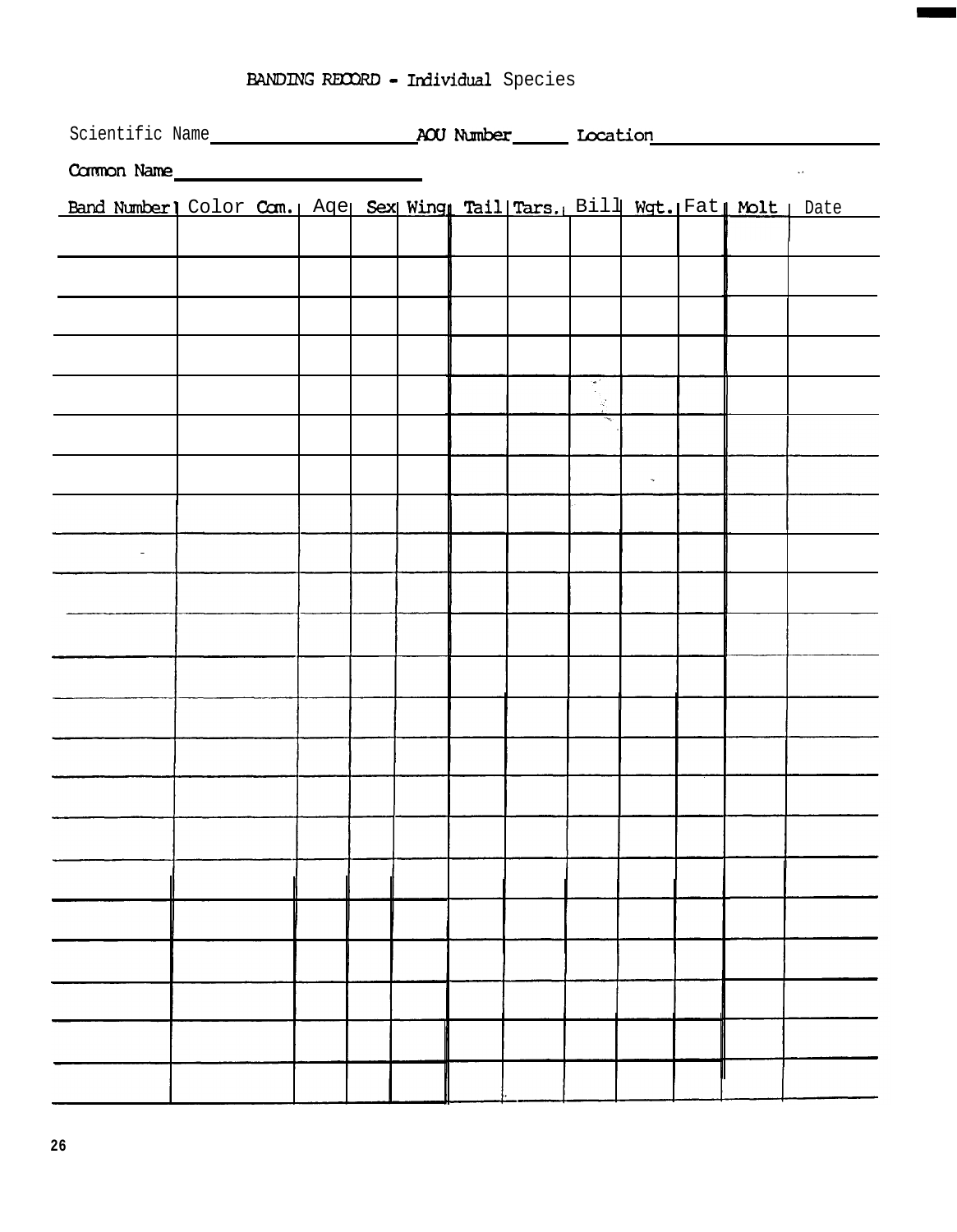Wunderle, Joseph M., Jr. 1994. Census methods for Caribbean land birds. Gen. Tech. Rep. SO-98. New Orleans, LA: U.S. Department of Agriculture, Forest Service, Southern Forest Experiment Station. 26 p.

Various census methods for Caribbean land birds are presented. The method used depends upon the objective of the study. For most studies of Caribbean land birds, the fixed-radius point count method is recommended.

**Keywords:** Color-banding, mist netting, point counts, populations, spot mapping, territory mapping, transects.

The use of trade, firm, or corporation names, or suggested suppliers of materials, in this paper is for the information and convenience of the reader. Such use does not constitute official endorsement or approval by the U.S. Department of Agriculture of any product or service to the exclusion of others that may be available.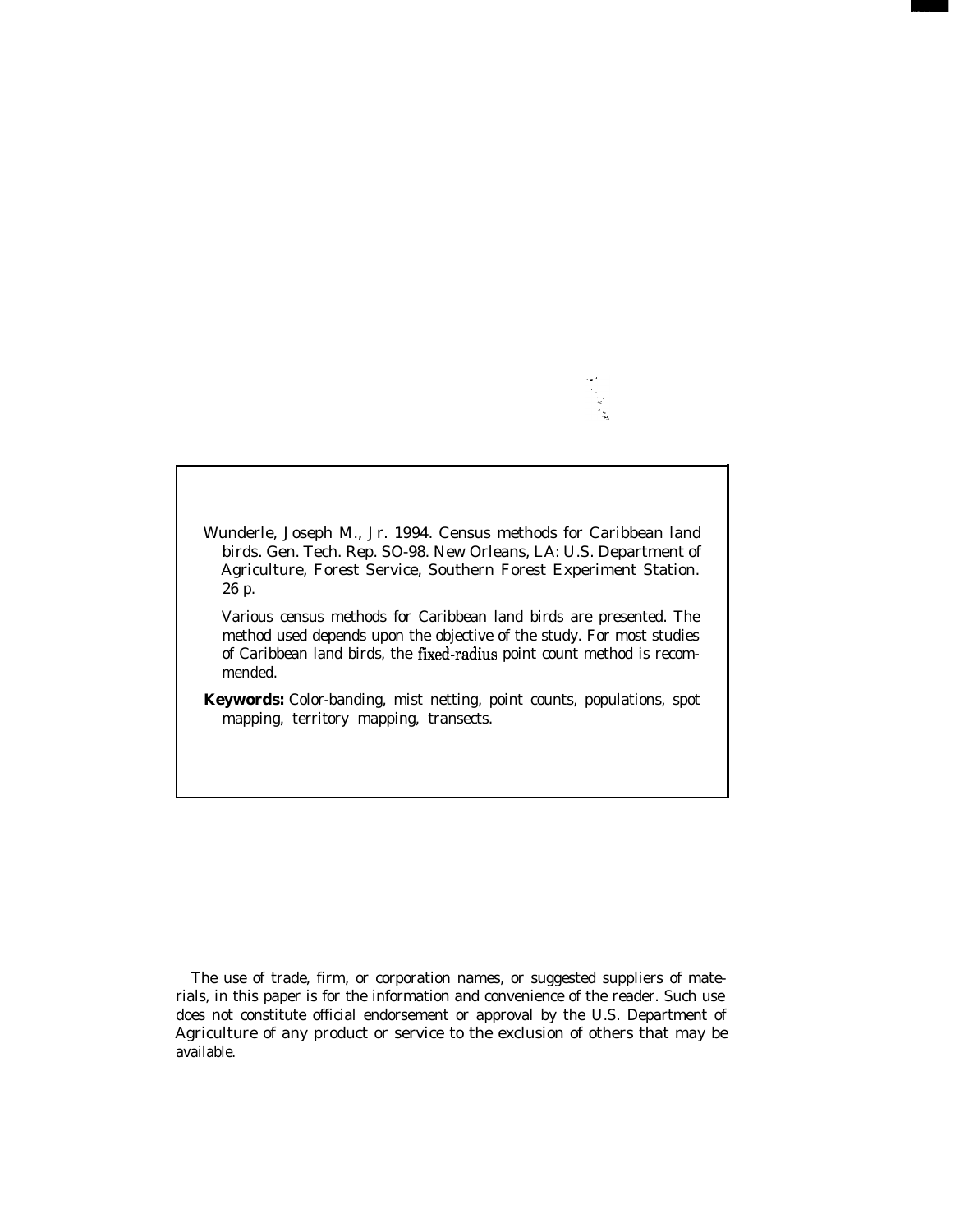The United States Department of Agriculture (USDA) prohibits discrimination in its programs on the basis of race, color, national origin, sex, religion, age, disability, political beliefs, and marital or familial status. (Not all prohibited bases apply to all programs.) Persons with disabilities who require alternative means for communication of program information (braille, large print, audiotape, etc.) should contact the USDA Office of Communications at (202) 720-5881 (voice) or (202) 720-7808 (TDD).

.

To file a complaint, write the Secretary of Agriculture, U.S. Department of Agriculture, Washington, D.C. 20250, or call (202) 720-7327 (voice) or (202) 720-l 127 (TDD). USDA is an equal employment opportunity employer.